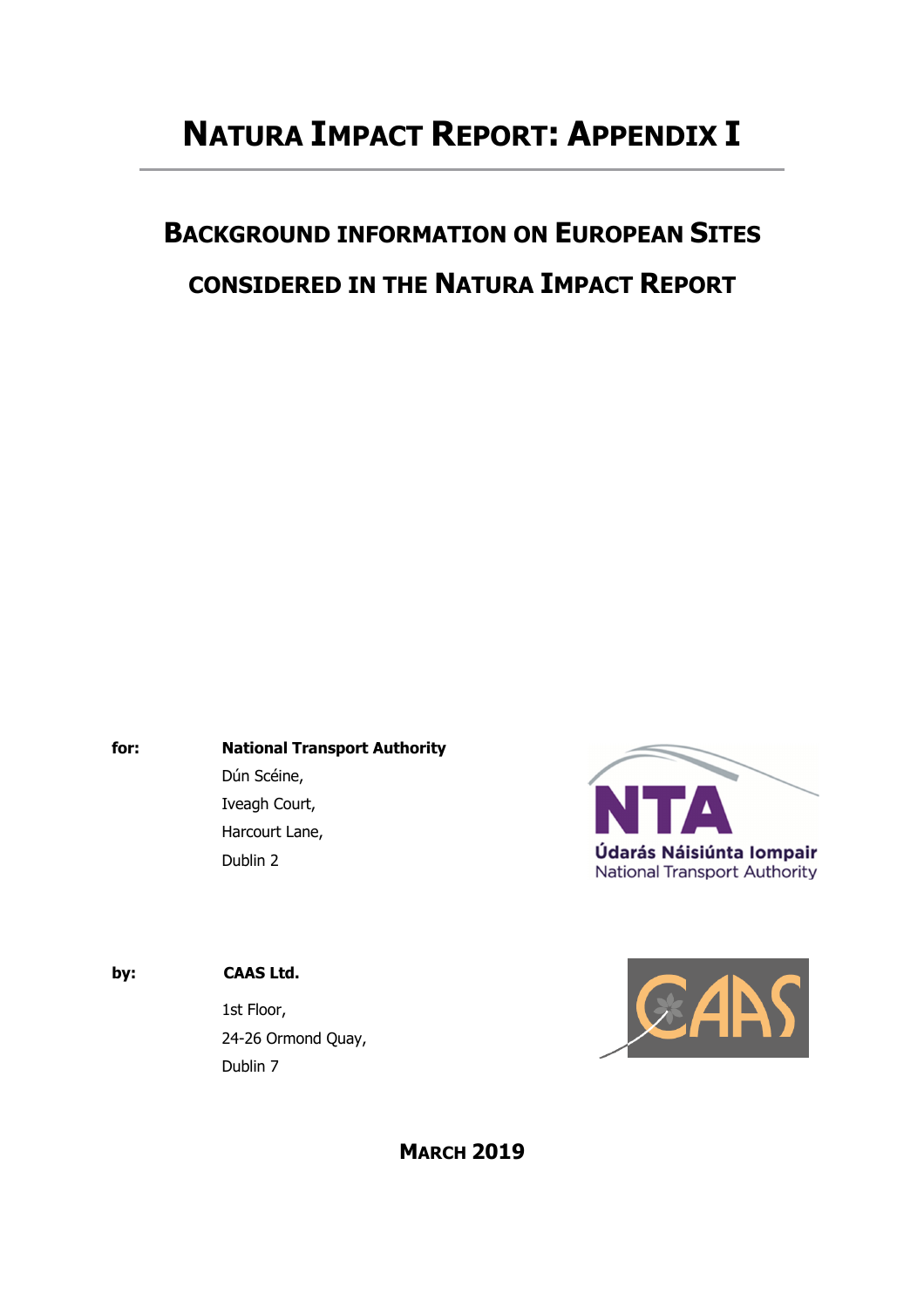## **Appendix I**

## **Background information on European Sites considered in the Natura Impact Report**

This appendix presents background information relating to all European sites that are considered in the Natura Impact Report.

The data is presented in a series of tables below as follows:

Table 1 List of European Sites within the Core Zone Of Influence of the Integrated Implementation Plan 2019-2024; including the Qualifying features (Qualifying Interests or Special Conservation Interests) and Site Vulnerability/Sensitivity ................................................................................................... 1 Table 2: List of all Qualifying Interests of SACs that have undergone Assessment including Summaries of Current Threats and Sensitivity to Effects ................................................................................ 10 Table 3 List of all Special Conservation Interest of SPAs that have undergone Assessment including Summaries of Current Threats and Sensitivity to Effects ............................................................... 13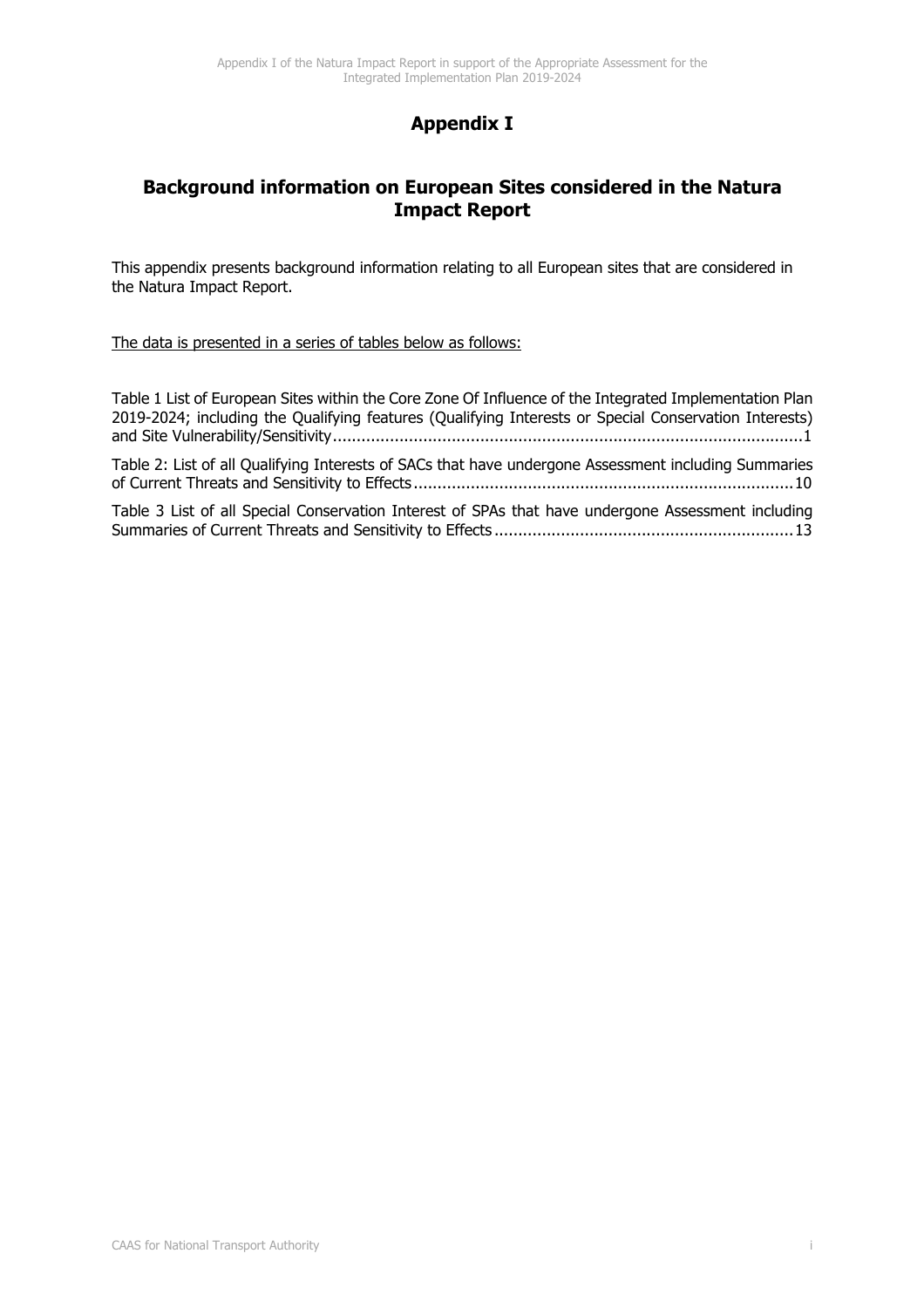### **Table 1 List of European Sites within the Core Zone Of Influence of the Integrated Implementation Plan 2019-2024; including the Qualifying features (Qualifying Interests or Special Conservation Interests) and Site Vulnerability/Sensitivity**

| <b>Site Code</b> | <b>Site Name</b>                | <b>Distance</b> | <b>Qualifying Features/Special Conservation Interest</b>                                                                                                                                                                                                                                                                                                                                                                                                                                                                                                                          | <b>Threats</b>                                                                                                                                                                                                                                                                                                                                                                                                                                                                                                                                              |
|------------------|---------------------------------|-----------------|-----------------------------------------------------------------------------------------------------------------------------------------------------------------------------------------------------------------------------------------------------------------------------------------------------------------------------------------------------------------------------------------------------------------------------------------------------------------------------------------------------------------------------------------------------------------------------------|-------------------------------------------------------------------------------------------------------------------------------------------------------------------------------------------------------------------------------------------------------------------------------------------------------------------------------------------------------------------------------------------------------------------------------------------------------------------------------------------------------------------------------------------------------------|
|                  |                                 |                 | <b>Special Areas of Conservation</b>                                                                                                                                                                                                                                                                                                                                                                                                                                                                                                                                              |                                                                                                                                                                                                                                                                                                                                                                                                                                                                                                                                                             |
| 000006           | Killyconny Bog (Cloghbally) SAC | 0               | Active raised bogs [7110]<br>Degraded raised bogs still capable of natural regeneration [7120]                                                                                                                                                                                                                                                                                                                                                                                                                                                                                    | The uncut high bog area is surrounded by extensive cutover surfaces and a portion of this cutover<br>has been planted with conifers.                                                                                                                                                                                                                                                                                                                                                                                                                        |
| 000199           | Baldoyle Bay SAC                | $\mathbf 0$     | Mudflats and sandflats not covered by seawater at low tide [1140]<br>Salicornia and other annuals colonising mud and sand [1310]<br>Atlantic salt meadows (Glauco-Puccinellietalia maritimae) [1330]<br>Mediterranean salt meadows (Juncetalia maritimi) [1410]                                                                                                                                                                                                                                                                                                                   | The area surrounding Baldoyle Bay is densely populated and so the main threats to the site include<br>visitor pressure, disturbance to wildfowl and dumping. In particular, the dumping of spoil onto the<br>foreshore presents a threat to the value of the site.                                                                                                                                                                                                                                                                                          |
| 000202           | Howth Head SAC                  | $\mathbf{0}$    | Vegetated sea cliffs of the Atlantic and Baltic coasts [1230]<br>European dry heaths [4030]                                                                                                                                                                                                                                                                                                                                                                                                                                                                                       | The SAC occurs approximately 7.76km from the plan area. The main land use within the area is<br>recreation, mostly walking and horse-riding,<br>and this has led to some erosion within the site. Fires also pose a danger to the site. There may<br>also be a threat in some areas from further housing development.                                                                                                                                                                                                                                       |
| 000204           | Lambay Island SAC               | 0               | Reefs [1170]<br>Vegetated sea cliffs of the Atlantic and Baltic coasts [1230]<br>Halichoerus grypus (Grey Seal) [1364]<br>Phoca vitulina (Harbour Seal) [1365]                                                                                                                                                                                                                                                                                                                                                                                                                    | The island has been maintained as a wildlife sanctuary by its owners for all of this century. No<br>threats are envisaged should the present landuse continue. Rodents may be causing some damage<br>to burrow nesting seabirds. There is some over-fishing in the marine areas.                                                                                                                                                                                                                                                                            |
| 000205           | Malahide Estuary SAC            | $\mathbf{0}$    | Mudflats and sandflats not covered by seawater at low tide [1140]<br>Salicornia and other annuals colonising mud and sand [1310]<br>Spartina swards (Spartinion maritimae) [1320]<br>Atlantic salt meadows (Glauco-Puccinellietalia maritimae) [1330]<br>Mediterranean salt meadows (Juncetalia maritimi) [1410]<br>Shifting dunes along the shoreline with Ammophila arenaria (white dunes)<br>[2120]<br>Fixed coastal dunes with herbaceous vegetation (grey dunes) [2130]                                                                                                      | The SAC occurs 11.67km from the plan area. Much of the outer part of the estuary is well-sheltered<br>from the sea by a large<br>sand spit, known as "The Island". This spit is now mostly converted to golf-course. Threat's to the<br>area, mainly the inner part of the estuary stem from the heavy use for water sports. A section of<br>the outer estuary has recently been infilled for a marina and housing development.                                                                                                                             |
| 000206           | North Dublin Bay SAC            | $\mathbf{0}$    | Mudflats and sandflats not covered by seawater at low tide [1140]<br>Annual vegetation of drift lines [1210]<br>Salicornia and other annuals colonising mud and sand [1310]<br>Atlantic salt meadows (Glauco-Puccinellietalia maritimae) [1330]<br>Mediterranean salt meadows (Juncetalia maritimi) [1410]<br>Embryonic shifting dunes [2110]<br>Shifting dunes along the shoreline with Ammophila arenaria (white dunes)<br>[2120]<br>Fixed coastal dunes with herbaceous vegetation (grey dunes) [2130]<br>Humid dune slacks [2190]<br>Petalophyllum ralfsii (Petalwort) [1395] | The SAC occurs approximately 2.69km from the plan area. The site is mainly used as an area for<br>amenity activities and nature conservation. The North Bull Island is the main recreational beach in<br>Co. Dublin and is used throughout the year. The majority of the land surface of the island has<br>been taken up by two golf courses. Threats to the site include bait digging which involved the<br>physical destruction of EU Annex 1 Habitats and the Removal of invertebrates from the nature<br>reserve.                                       |
| 000208           | Rogerstown Estuary SAC          | $\mathbf{0}$    | Fixed dunes (grey dunes)*; Atlantic salt meadows; Estuaries; Mediterranean<br>salt meadows; Tidal mudflats; Salicornia mud; Marram dunes (white dunes)                                                                                                                                                                                                                                                                                                                                                                                                                            | A significant part of estuary (intertidal flats and salt marsh) has been lost due to landfilling and<br>this remains a threat. Landfill site is also a major source of pollution to estuary. Other sources of<br>pollution include input of raw sewage from a local town and general pollution inputs from a rich<br>agricultural hinterland. Dunes at site are considered to be in a highly vulnerable state due to a<br>combination of natural (i.e. erosion) and anthropogenic factors. Erosion has removed much of<br>nesting area of Sterna albifrons. |
| 000210           | South Dublin Bay SAC            | $\mathbf{0}$    | Mudflats and sandflats not covered by seawater at low tide [1140]<br>Annual vegetation of drift lines [1210]<br>Salicornia and other annuals colonising mud and sand [1310]<br>Embryonic shifting dunes [2110]                                                                                                                                                                                                                                                                                                                                                                    | The SAC occurs approximately 0km from the plan area. Current land uses on the site include<br>watersports, mainly at high tide. The main threats to this site include the possibility of reclamation<br>of land or estuaries for industrial or infrastructure purposes, as a result of the sites location,<br>discharges from Dublin Port would pose a threat to the site. Commercial bait digging may also<br>pose a threat as it causes a disturbance to wintering birds.                                                                                 |
| 000391           | Ballynafagh Bog SAC             | $\mathbf{0}$    | Raised bog (active)* [7110]<br>Degraded raised bogs; [7120]<br>Rhyncosporion depressions [7150]                                                                                                                                                                                                                                                                                                                                                                                                                                                                                   | The wettest section of this site is probably protected at present, as it is located in a subsidence<br>hollow. However ongoing peat cutting threatens its long-term viability. Old and recent drains are<br>increasing water loss. A recent fire event on the SW has increased surface water run-off. Further<br>afforestation on the bog would be very damaging.                                                                                                                                                                                           |
| 000396           | Pollardstown Fen SAC            | $\mathbf{0}$    | Calcareous fens with Cladium mariscus and species of the Caricion davallianae<br>[7210]<br>Petrifying springs with tufa formation (Cratoneurion) [7220]                                                                                                                                                                                                                                                                                                                                                                                                                           | Largely protected as a nature reserve, the site is nonetheless vulnerable to interference with the<br>Curragh aguifer.                                                                                                                                                                                                                                                                                                                                                                                                                                      |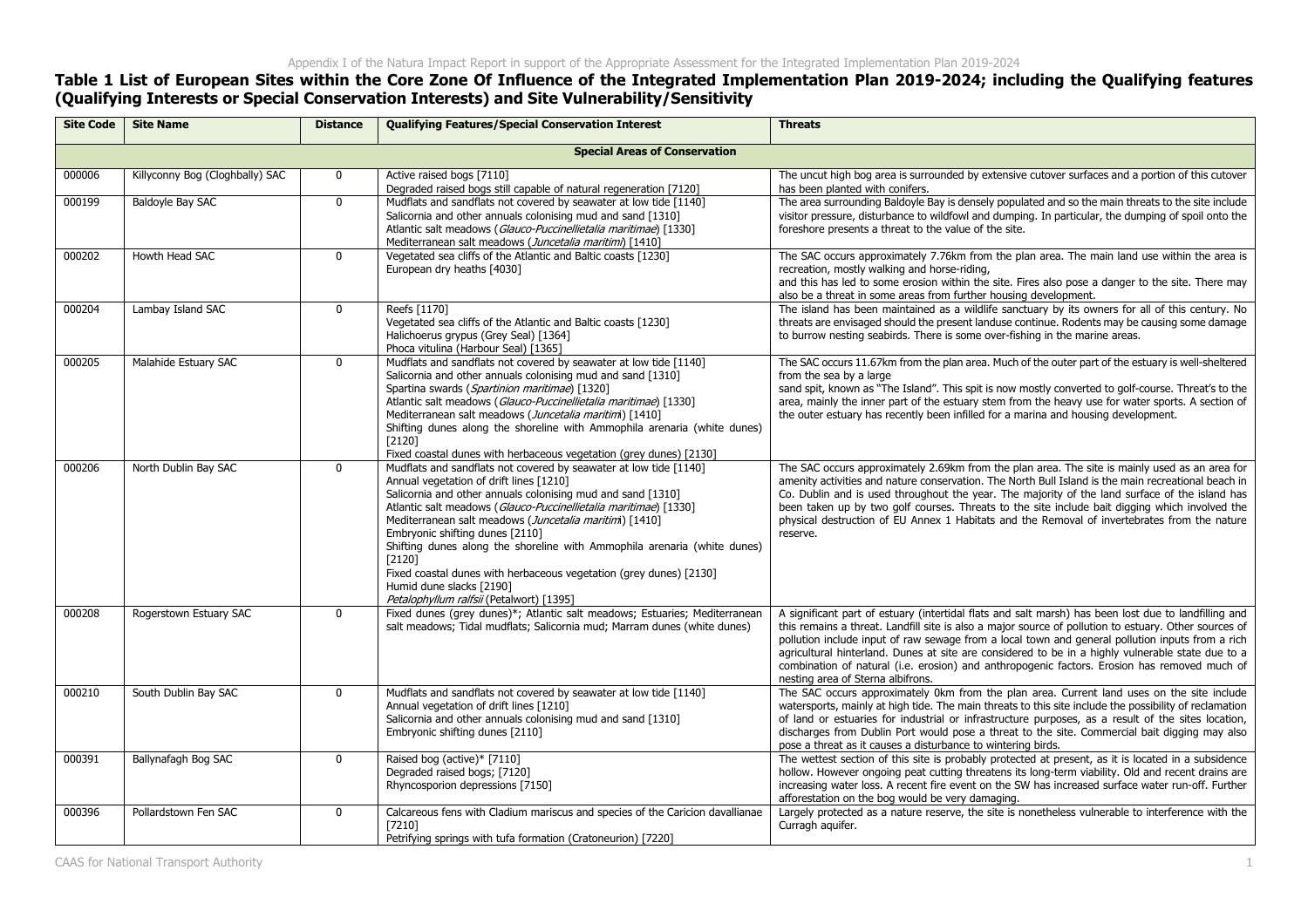| <b>Site Code</b> | <b>Site Name</b>                              | <b>Distance</b> | <b>Qualifying Features/Special Conservation Interest</b>                                                                                                                                                                                                                                                                                                                                                                                                                                                                                                                                                                                                                                                                                                                                                                                                                                                   | <b>Threats</b>                                                                                                                                                                                                                                                                                                                                                                                                |
|------------------|-----------------------------------------------|-----------------|------------------------------------------------------------------------------------------------------------------------------------------------------------------------------------------------------------------------------------------------------------------------------------------------------------------------------------------------------------------------------------------------------------------------------------------------------------------------------------------------------------------------------------------------------------------------------------------------------------------------------------------------------------------------------------------------------------------------------------------------------------------------------------------------------------------------------------------------------------------------------------------------------------|---------------------------------------------------------------------------------------------------------------------------------------------------------------------------------------------------------------------------------------------------------------------------------------------------------------------------------------------------------------------------------------------------------------|
|                  |                                               |                 | Alkaline fens [7230]<br>Vertigo geyeri (Geyer's Whorl Snail) [1013]<br>Vertigo angustior (Narrow-mouthed Whorl Snail) [1014]<br>Vertigo moulinsiana (Desmoulin's Whorl Snail) [1016]                                                                                                                                                                                                                                                                                                                                                                                                                                                                                                                                                                                                                                                                                                                       |                                                                                                                                                                                                                                                                                                                                                                                                               |
| 000397           | Red Bog, Kildare SAC                          | $\mathbf{0}$    | Transition mires and quaking bogs [7140]                                                                                                                                                                                                                                                                                                                                                                                                                                                                                                                                                                                                                                                                                                                                                                                                                                                                   | A main threat to this site is lowering of water table due to nearby quarrying operations. It is not<br>known if this has already happened. The hydrology of the site could also be affected by direct<br>drainage attempts. Agricultural run-off is likely to be entering the site from surrounding areas<br>though the effects of this are unknown.                                                          |
| 000713           | Ballyman Glen SAC                             | $\mathbf 0$     | Petrifying springs with tufa formation (Cratoneurion) [7220]<br>Alkaline fens [7230]                                                                                                                                                                                                                                                                                                                                                                                                                                                                                                                                                                                                                                                                                                                                                                                                                       | The SAC occurs approximately 14.41km from the plan area. This site current land uses include<br>clay pigeon shooting, this results in shattered clay pigeons scattered around the area. There is an<br>area of land that has sloped towards the Fen, this section of land has become an area that is now<br>used as a landfill for domestic waste.                                                            |
| 000714           | Bray Head SAC                                 | $\mathbf 0$     | Vegetated sea cliffs of the Atlantic and Baltic coasts [1230]<br>European dry heaths [4030]                                                                                                                                                                                                                                                                                                                                                                                                                                                                                                                                                                                                                                                                                                                                                                                                                | The heath and grassland habitats at this site are threatened by reclamation for agriculture and<br>also by frequent burning. The site is a popular recreational area and is especially used by walkers.                                                                                                                                                                                                       |
| 000716           | Carriggower Bog SAC                           | $\mathbf 0$     | Transition mires [7140]                                                                                                                                                                                                                                                                                                                                                                                                                                                                                                                                                                                                                                                                                                                                                                                                                                                                                    | A main threat to this site is lowering of the water table due to drainage attempts. A drainage<br>channel has already been dug at the eastern end of site though its impact on the bog is not known.<br>Part of the site is semi-improved grassland and any intensification of grazing could be damaging.<br>Forestry is widespread in the area and is a general threat.                                      |
| 000717           | Deputy's Pass Nature Reserve<br><b>SAC</b>    | $\mathbf 0$     | Old sessile oak woods with Ilex and Blechnum in the British Isles [91A0]                                                                                                                                                                                                                                                                                                                                                                                                                                                                                                                                                                                                                                                                                                                                                                                                                                   | No site-specific threats were identified.                                                                                                                                                                                                                                                                                                                                                                     |
| 000719           | Glen Of The Downs SAC                         | $\mathbf 0$     | Old sessile oak woods with Ilex and Blechnum in the British Isles [91A0]                                                                                                                                                                                                                                                                                                                                                                                                                                                                                                                                                                                                                                                                                                                                                                                                                                   | Further road widening is planned which will reduce and modify the habitats on the valley floor.                                                                                                                                                                                                                                                                                                               |
| 000725           | Knocksink Wood SAC                            | $\mathbf 0$     | Petrifying springs with tufa formation (Cratoneurion) [7220]<br>Alluvial forests with Alnus glutinosa and Fraxinus excelsior (Alno-Padion, Alnion<br>incanae, Salicion albae) [91E0]                                                                                                                                                                                                                                                                                                                                                                                                                                                                                                                                                                                                                                                                                                                       | The SAC occurs approximately 13.78km from the plan area. Much of this site has been designated<br>a Statutory Nature Reserve as a result of the presence of rare or vulnerable plants and<br>invertebrates. Threats to the area include; the artificial planting of non-native trees on open<br>ground, overgrazing and removal of forest undergrowth resulting in the restructuring of agricultural<br>land. |
| 000729           | Buckroney-Brittas Dunes And Fen<br><b>SAC</b> | $\mathbf 0$     | Annual vegetation of drift lines [1210]<br>Perennial vegetation of stony banks [1220]<br>Mediterranean salt meadows (Juncetalia maritimi) [1410]<br>Embryonic shifting dunes [2110]<br>Shifting dunes along the shoreline with Ammophila arenaria (white dunes)<br>$[2120]$<br>Fixed coastal dunes with herbaceous vegetation (grey dunes) [2130]<br>Atlantic decalcified fixed dunes (Calluno-Ulicetea) [2150]<br>Dunes with Salix repens ssp. argentea (Salicion arenariae) [2170]<br>Humid dune slacks [2190]<br>Alkaline fens [7230]                                                                                                                                                                                                                                                                                                                                                                   | The dune systems and beaches are subject to high amenity usage from day-trippers and several<br>areas around the site have been developed as caravan parks, car parks and golf courses. The<br>marginal areas of the fen have been reclaimed, especially at the south end, though these areas<br>still flood in winter and attract waterfowl.                                                                 |
| 000733           | Vale Of Clara (Rathdrum Wood)<br><b>SAC</b>   | $\mathbf 0$     | Old sessile oak woods with Ilex and Blechnum in the British Isles [91A0]                                                                                                                                                                                                                                                                                                                                                                                                                                                                                                                                                                                                                                                                                                                                                                                                                                   | No site-specific threats were identified.                                                                                                                                                                                                                                                                                                                                                                     |
| 000781           | Slaney River Valley SAC                       | $\mathbf 0$     | Estuaries [1130]<br>Mudflats and sandflats not covered by seawater at low tide [1140]<br>Atlantic salt meadows (Glauco-Puccinellietalia maritimae) [1330]<br>Mediterranean salt meadows (Juncetalia maritimi) [1410]<br>Water courses of plain to montane levels with the Ranunculion fluitantis and<br>Callitricho-Batrachion vegetation [3260]<br>Old sessile oak woods with Ilex and Blechnum in the British Isles [91A0]<br>Alluvial forests with Alnus glutinosa and Fraxinus excelsior (Alno-Padion, Alnion<br>incanae, Salicion albae) [91E0]<br>Margaritifera margaritifera (Freshwater Pearl Mussel) [1029]<br>Petromyzon marinus (Sea Lamprey) [1095]<br>Lampetra planeri (Brook Lamprey) [1096]<br>Lampetra fluviatilis (River Lamprey) [1099]<br>Alosa fallax fallax (Twaite Shad) [1103]<br>Salmo salar (Salmon) [1106]<br>Lutra lutra (Otter) [1355]<br>Phoca vitulina (Harbour Seal) [1365] | Waste water outflows, runoff from intensive agricultural enterprises, a meat factory at Clohamon,<br>a landfill site adjacent to the river, and further industrial development upstream in Enniscorthy and<br>in other towns could all have potential adverse impacts on the water quality unless they are<br>carefully managed. The spread of exotic species is reducing the quality of the woodlands.       |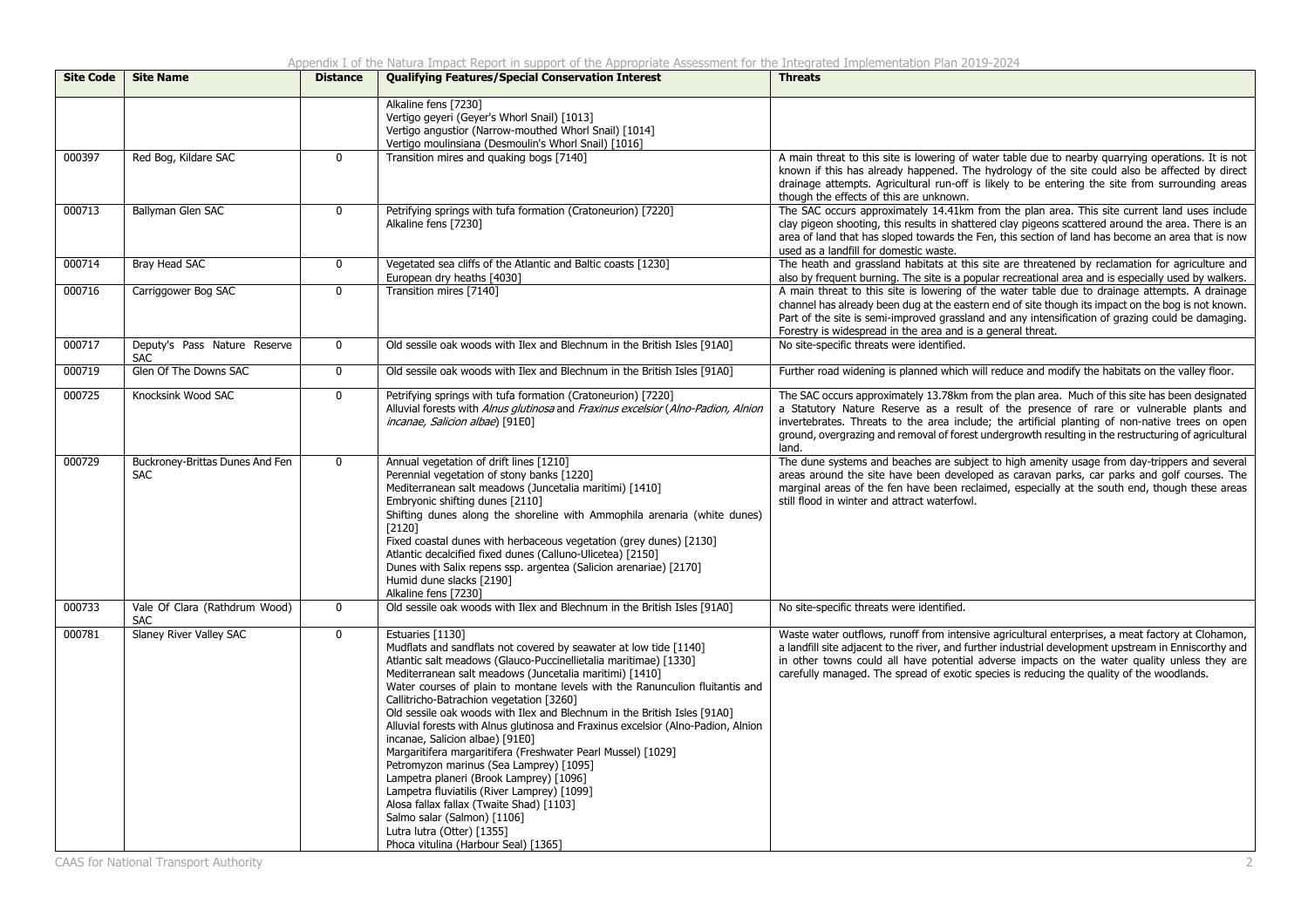Appendix I of the Natura Impact Report in support of the Appropriate Assessment for the Integrated Implementation Plan 2019-2024

| <b>Site Code</b> | <b>Site Name</b>                             | <b>Distance</b> | <b>Qualifying Features/Special Conservation Interest</b>                                                                                                                                                                                                                                                                                                                                                                                                                                                                                                                                                                                                                                                                                                                                                                                                                             | <b>Threats</b>                                                                                                                                                                                                                                                                                                                                                                                                                                                                                                                                                                                                                                                                                                                                                                                                                                                                                                                                    |
|------------------|----------------------------------------------|-----------------|--------------------------------------------------------------------------------------------------------------------------------------------------------------------------------------------------------------------------------------------------------------------------------------------------------------------------------------------------------------------------------------------------------------------------------------------------------------------------------------------------------------------------------------------------------------------------------------------------------------------------------------------------------------------------------------------------------------------------------------------------------------------------------------------------------------------------------------------------------------------------------------|---------------------------------------------------------------------------------------------------------------------------------------------------------------------------------------------------------------------------------------------------------------------------------------------------------------------------------------------------------------------------------------------------------------------------------------------------------------------------------------------------------------------------------------------------------------------------------------------------------------------------------------------------------------------------------------------------------------------------------------------------------------------------------------------------------------------------------------------------------------------------------------------------------------------------------------------------|
| 001209           | Glenasmole Valley SAC                        | $\mathbf{0}$    | Semi-natural dry grasslands and scrubland facies on calcareous substrates<br>(Festuco-Brometalia) (* important orchid sites) [6210]<br>Molinia meadows on calcareous, peaty or clayey-silt-laden soils (Molinion<br>caeruleae) [6410]<br>Petrifying springs with tufa formation (Cratoneurion) [7220]                                                                                                                                                                                                                                                                                                                                                                                                                                                                                                                                                                                | The SAC occurs approximately 13.46km from the plan area. Activities, such as tourism,<br>development to the Implementation Plan in proximity to the Wicklow Mountains may lead to<br>adverse impacts on the Glenasmole Valley SAC. Much of the grassland has been improved to some<br>extent in recent years with the aid of fertilization and reseeding, it remains vulnerable to further<br>improvement in the way of agriculture.                                                                                                                                                                                                                                                                                                                                                                                                                                                                                                              |
| 001387           | Ballynafagh Lake SAC                         | $\mathbf 0$     | Alkaline fens [7230]<br>Vertigo moulinsiana (Desmoulin's Whorl Snail) [1016]<br>Euphydryas aurinia (Marsh Fritillary) [1065]                                                                                                                                                                                                                                                                                                                                                                                                                                                                                                                                                                                                                                                                                                                                                         | The main land use at the site is fishing in the lake. There is a 'No Shooting Area' Order on the site.                                                                                                                                                                                                                                                                                                                                                                                                                                                                                                                                                                                                                                                                                                                                                                                                                                            |
| 001398           | Rye Water Valley/Carton SAC                  | $\mathbf 0$     | Petrifying springs with tufa formation (Cratoneurion) [7220]<br>Vertigo angustior (Narrow-mouthed Whorl Snail) [1014]<br>Vertigo moulinsiana (Desmoulin's Whorl Snail) [1016]                                                                                                                                                                                                                                                                                                                                                                                                                                                                                                                                                                                                                                                                                                        | The woodland section of the site is vulnerable to woodland clearance - resulting in habitat loss for<br>some of the rare flowering plants present. The Rye Water is vulnerable to pollution - much of the<br>surrounding land is agricultural. The petrifying spring and Vertigo species are particularly<br>vulnerable to urban development and to dumping.                                                                                                                                                                                                                                                                                                                                                                                                                                                                                                                                                                                      |
| 001742           | Kilpatrick Sandhills SAC                     | $\mathbf 0$     | Annual vegetation of drift lines [1210]<br>Embryonic shifting dunes [2110]<br>Shifting dunes along the shoreline with Ammophila arenaria (white dunes)<br>[2120]<br>Fixed coastal dunes with herbaceous vegetation (grey dunes) [2130]<br>Atlantic decalcified fixed dunes (Calluno-Ulicetea) [2150]                                                                                                                                                                                                                                                                                                                                                                                                                                                                                                                                                                                 | At the southern end of the site, the sand dunes and beach are used by visitors for amenity<br>purposes. Parts of the site are also used for grazing cattle. Grazing is a critical factor in coastal<br>systems: the correct grazing pressure maintains species-rich open swards and curtails scrub<br>encroachment. Over-exposure to grazing and amenity usage can cause damage to dune vegetation<br>and exacerbate dune erosion.                                                                                                                                                                                                                                                                                                                                                                                                                                                                                                                |
| 001757           | Holdenstown Bog SAC                          | $\mathbf 0$     | Transition mires and quaking bogs [7140]                                                                                                                                                                                                                                                                                                                                                                                                                                                                                                                                                                                                                                                                                                                                                                                                                                             | No site-specific threats identified.                                                                                                                                                                                                                                                                                                                                                                                                                                                                                                                                                                                                                                                                                                                                                                                                                                                                                                              |
| 001766           | Magherabeg Dunes SAC                         | $\mathbf 0$     | Annual vegetation of drift lines [1210]<br>Embryonic shifting dunes [2110]<br>Shifting dunes along the shoreline with Ammophila arenaria (white dunes)<br>[2120]<br>Fixed coastal dunes with herbaceous vegetation (grey dunes) [2130]<br>Atlantic decalcified fixed dunes (Calluno-Ulicetea) [2150]<br>Petrifying springs with tufa formation (Cratoneurion) [7220                                                                                                                                                                                                                                                                                                                                                                                                                                                                                                                  | No site-specific threats identified.                                                                                                                                                                                                                                                                                                                                                                                                                                                                                                                                                                                                                                                                                                                                                                                                                                                                                                              |
| 001810           | White Lough, Ben Loughs And<br>Lough Doo SAC | $\mathbf{0}$    | Hard oligo-mesotrophic waters with benthic vegetation of Chara spp. [3140]<br>Austropotamobius pallipes (White-clawed Crayfish) [1092]                                                                                                                                                                                                                                                                                                                                                                                                                                                                                                                                                                                                                                                                                                                                               | The presence of stoneworts in such abundance is significant as many of these species are<br>threatened by loss of habitat or by pollution.                                                                                                                                                                                                                                                                                                                                                                                                                                                                                                                                                                                                                                                                                                                                                                                                        |
| 001957           | Boyne Coast And Estuary SAC                  | $\overline{0}$  | Estuaries [1130]<br>Mudflats and sandflats not covered by seawater at low tide [1140]<br>Annual vegetation of drift lines [1210]<br>Salicornia and other annuals colonising mud and sand [1310]<br>Atlantic salt meadows (Glauco-Puccinellietalia maritimae) [1330]<br>Embryonic shifting dunes [2110]<br>Shifting dunes along the shoreline with Ammophila arenaria (white dunes)<br>$[2120]$<br>Fixed coastal dunes with herbaceous vegetation (grey dunes) [2130]                                                                                                                                                                                                                                                                                                                                                                                                                 | This site has been somewhat modified by human activities. The river is regularly dredged to<br>accommodate cargo ships, which causes disturbance to the bird, fish and invertebrate communities<br>in the estuary. Several factories operate upstream from the estuary and pollution and disturbance<br>associated with them has had an impact on the ecology of the area. There is a proposal to create<br>a deep-water facility at the north end of Mornington Dunes on the mouth of the Boyne estuary.                                                                                                                                                                                                                                                                                                                                                                                                                                         |
| 002120           | Lough Bane And Lough Glass SAC               | $\mathbf 0$     | Hard oligo-mesotrophic waters with benthic vegetation of Chara spp. [3140]<br>Austropotamobius pallipes (White-clawed Crayfish) [1092]                                                                                                                                                                                                                                                                                                                                                                                                                                                                                                                                                                                                                                                                                                                                               | As it is a small water body and situated in a valley, it is vulnerable to water pollution. A further<br>threat comes from afforestation within the catchment - should there be an increase in the areas<br>under commercial forestry, the quality of the water could be affected.                                                                                                                                                                                                                                                                                                                                                                                                                                                                                                                                                                                                                                                                 |
| 002122           | <b>Wicklow Mountains SAC</b>                 | $\mathbf 0$     | Oligotrophic waters containing very few minerals of sandy plains (Littorelletalia<br>uniflorae) [3110]<br>Natural dystrophic lakes and ponds [3160]<br>Northern Atlantic wet heaths with Erica tetralix [4010]<br>European dry heaths [4030]<br>Alpine and Boreal heaths [4060]<br>Calaminarian grasslands of the Violetalia calaminariae [6130]<br>Species-rich Nardus grasslands, on siliceous substrates in mountain areas (and<br>submountain areas, in Continental Europe) [6230]<br>Blanket bogs (* if active bog) [7130]<br>Siliceous scree of the montane to snow levels (Androsacetalia alpinae and<br>Galeopsietalia ladani) [8110]<br>Calcareous rocky slopes with chasmophytic vegetation [8210]<br>Siliceous rocky slopes with chasmophytic vegetation [8220]<br>Old sessile oak woods with Ilex and Blechnum in the British Isles [91A0]<br>Lutra lutra (Otter) [1355] | The SAC occurs approximately 11.9km for the plan area. Large areas of the site are owned by the<br>National Parks and Wildlife Service (NPWS) and are managed for nature conservation based on<br>traditional land uses of upland areas. The most common land use is traditional sheep grazing, but<br>others include turf cutting, mostly hand-cutting but some machine-cutting also occurs. These<br>activities are largely confined to the Military Road, where there is easy access. Large areas which<br>had been previously hand-cut and are now abandoned are regenerating. In the last 40 years,<br>forestry has become an important land use in the uplands and has affected both the wildlife and<br>the hydrology of the area. Amenity use is very high, with Dublin city close to the site. Peat erosion<br>is frequent on the peaks. This may be a natural process but is likely to be accelerated by activities<br>such as grazing. |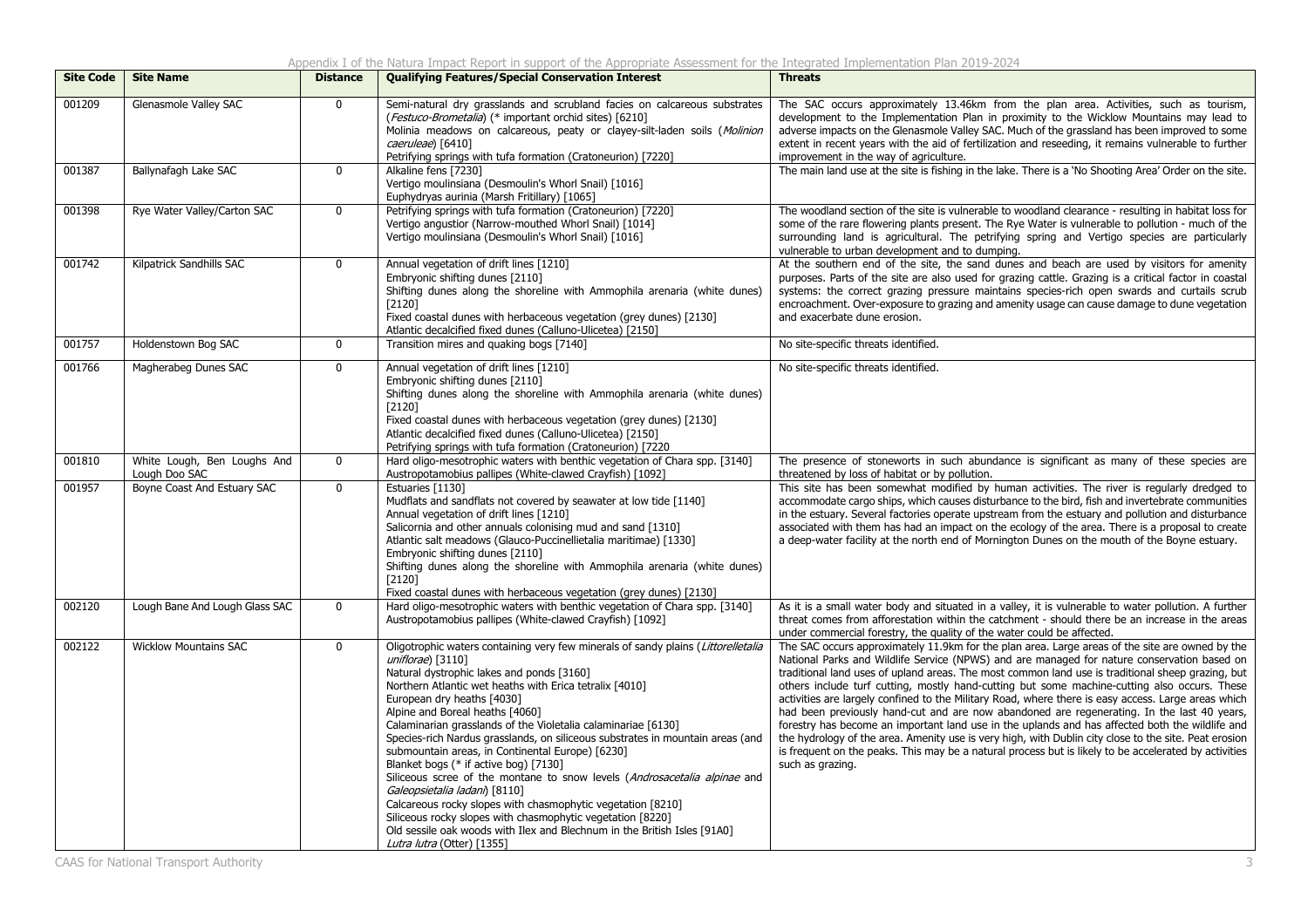| <b>Site Code</b> | <b>Site Name</b>                               | <b>Distance</b> | <b>Qualifying Features/Special Conservation Interest</b>                                                                                                                                                                                                                                                                                                                                                                                                                                                                                                                                                                                                                                                                                                                                                                                                                                                                                                                                                                                                                                                                                                                                                                                                                                                                                                                          | <b>Threats</b>                                                                                                                                                                                                                                                                                                                                                                                                                                                                                                                                                                                                                                                                                                                                                       |
|------------------|------------------------------------------------|-----------------|-----------------------------------------------------------------------------------------------------------------------------------------------------------------------------------------------------------------------------------------------------------------------------------------------------------------------------------------------------------------------------------------------------------------------------------------------------------------------------------------------------------------------------------------------------------------------------------------------------------------------------------------------------------------------------------------------------------------------------------------------------------------------------------------------------------------------------------------------------------------------------------------------------------------------------------------------------------------------------------------------------------------------------------------------------------------------------------------------------------------------------------------------------------------------------------------------------------------------------------------------------------------------------------------------------------------------------------------------------------------------------------|----------------------------------------------------------------------------------------------------------------------------------------------------------------------------------------------------------------------------------------------------------------------------------------------------------------------------------------------------------------------------------------------------------------------------------------------------------------------------------------------------------------------------------------------------------------------------------------------------------------------------------------------------------------------------------------------------------------------------------------------------------------------|
| 002162           | River Barrow And River Nore SAC                | $\mathbf 0$     | Estuaries [1130]<br>Mudflats and sandflats not covered by seawater at low tide [1140]<br>Reefs [1170]<br>Salicornia and other annuals colonising mud and sand [1310]<br>Atlantic salt meadows (Glauco-Puccinellietalia maritimae) [1330]<br>Mediterranean salt meadows (Juncetalia maritimi) [1410]<br>Water courses of plain to montane levels with the Ranunculion fluitantis and<br>Callitricho-Batrachion vegetation [3260]<br>European dry heaths [4030]<br>Hydrophilous tall herb fringe communities of plains and of the montane to<br>alpine levels [6430]<br>Petrifying springs with tufa formation (Cratoneurion) [7220]<br>Old sessile oak woods with Ilex and Blechnum in the British Isles [91A0]<br>Alluvial forests with Alnus glutinosa and Fraxinus excelsior (Alno-Padion, Alnion<br>incanae, Salicion albae) [91E0]<br>Vertigo moulinsiana (Desmoulin's Whorl Snail) [1016]<br>Margaritifera margaritifera (Freshwater Pearl Mussel) [1029]<br>Austropotamobius pallipes (White-clawed Crayfish) [1092]<br>Petromyzon marinus (Sea Lamprey) [1095]<br>Lampetra planeri (Brook Lamprey) [1096]<br>Lampetra fluviatilis (River Lamprey) [1099]<br>Alosa fallax fallax (Twaite Shad) [1103]<br>Salmo salar (Salmon) [1106]<br>Lutra lutra (Otter) [1355]<br>Trichomanes speciosum (Killarney Fern) [1421]<br>Margaritifera durrovensis (Nore Pearl Mussel) [1990] | 30% of the site consists of water: 10% freshwater and 20% of estuarine and tidal stretches. Annex<br>II species are dependent on the quality of these waters. Much of the site along the water courses<br>is under threat from pollution caused by increased fertiliser application, sewage and industrial<br>waste. There is also loss of salt meadow habitat with two legally protected species and a rare<br>sedge, as a result of infilling and agricultural intensification. Alosa fallax may be vulnerable to<br>angling pressure. Aguaculture occurs in Waterford Harbour and may be causing some disturbance<br>to the intertidal sediments and wintering birds - intensification of aquaculture is a threat.                                                |
| 002193           | Ireland's Eye SAC                              | $\mathbf 0$     | Perennial vegetation of stony banks [1220]<br>Vegetated sea cliffs of the Atlantic and Baltic coasts [1230]                                                                                                                                                                                                                                                                                                                                                                                                                                                                                                                                                                                                                                                                                                                                                                                                                                                                                                                                                                                                                                                                                                                                                                                                                                                                       | The SAC occurs approximately 11.48km from the plan area. As a result of its close proximity and<br>easy access to the city it is utilized for educational purposes and has great amenity value.                                                                                                                                                                                                                                                                                                                                                                                                                                                                                                                                                                      |
| 002249           | The Murrough Wetlands SAC                      | $\mathbf 0$     | Annual vegetation of drift lines [1210]<br>Perennial vegetation of stony banks [1220]<br>Atlantic salt meadows (Glauco-Puccinellietalia maritimae) [1330]<br>Mediterranean salt meadows (Juncetalia maritimi) [1410]<br>Calcareous fens with Cladium mariscus and species of the Caricion davallianae<br>[7210]<br>Alkaline fens [7230]                                                                                                                                                                                                                                                                                                                                                                                                                                                                                                                                                                                                                                                                                                                                                                                                                                                                                                                                                                                                                                           | Drainage, building of an embankment, reclamation, levelling of sandhills and afforestation have<br>already affected the habitats. Further works pose a threat to these. The water quality of inflowing<br>streams may be reduced as a result of agricultural intensification outside of the site. Housing<br>development is becoming a feature at the edge of the site. Access and recreational pressure is<br>affecting the vegetation of the shingle shore, this will also cause disturbance to birds.                                                                                                                                                                                                                                                             |
| 002299           | River Boyne And River Blackwater<br><b>SAC</b> | $\mathbf 0$     | Alkaline fens [7230]<br>Alluvial forests with Alnus glutinosa and Fraxinus excelsior (Alno-Padion, Alnion<br>incanae, Salicion albae) [91E0]<br>Lampetra fluviatilis (River Lamprey) [1099]<br>Salmo salar (Salmon) [1106]<br>Lutra lutra (Otter) [1355]                                                                                                                                                                                                                                                                                                                                                                                                                                                                                                                                                                                                                                                                                                                                                                                                                                                                                                                                                                                                                                                                                                                          | Main threats to the ecological interests of this site are further drainage schemes and water<br>pollution. In the past, where drainage occurred it altered the character of the river and removed<br>natural bankside structure and vegetation. Ongoing maintenance dredging is carried out along<br>stretches of the river system where the gradient is low. This can be extremely destructive to<br>salmonid habitat. Drainage also impacts on the many small wetland areas throughout the site.<br>Water quality is impaired in parts of the system through agricultural runoff and inputs from<br>domestic and industrial sources. A reduction in the input of pollutants to the system is required to<br>preserve the important aquatic interests in this site. |
| 002331           | Mouds Bog SAC                                  | $\mathbf 0$     | Active raised bogs [7110]<br>Degraded raised bogs still capable of natural regeneration [7120]                                                                                                                                                                                                                                                                                                                                                                                                                                                                                                                                                                                                                                                                                                                                                                                                                                                                                                                                                                                                                                                                                                                                                                                                                                                                                    | The main threat to the hydrology of this site is the extensive area of industrial cutting which is<br>affecting the western part of the high bog. Peat-cutting for domestic purposes also still continues<br>on a small scale. The ongoing removal of peat and the associated drainage if continued could<br>threaten the long-term viability of the remaining high bog. The surface of the bog appears to be<br>burned regularly and this is impairing the functioning of the acrotelm by damaging the peat-<br>forming Sphagnum cover. Further burning would be damaging.                                                                                                                                                                                          |
| 002340           | Moneybeg And Clareisland Bogs<br><b>SAC</b>    | $\mathbf 0$     | Raised Bogs [7110]<br>Degraded Raised Bogs [7110]<br>Rhynochosporion Vegetation [7150]                                                                                                                                                                                                                                                                                                                                                                                                                                                                                                                                                                                                                                                                                                                                                                                                                                                                                                                                                                                                                                                                                                                                                                                                                                                                                            | The main land use on this site is peat cutting to the west and north west of the bog, and forestry<br>to the south. Threats to the site include drainage and burning. These activities can lead to a loss<br>of habitats and cause damage to the hydrological status of the site. They can also pose a threat<br>to the viability of the high bogs.                                                                                                                                                                                                                                                                                                                                                                                                                  |
| 002342           | Mount Hevey Bog SAC                            | 0               | Active raised bogs [7110]<br>Degraded raised bogs still capable of natural regeneration [7120]<br>Depressions on peat substrates of the Rhynchosporion [7150]                                                                                                                                                                                                                                                                                                                                                                                                                                                                                                                                                                                                                                                                                                                                                                                                                                                                                                                                                                                                                                                                                                                                                                                                                     | In the past this site was subject to extensive peat-cutting. More recently there has been<br>afforestation in the south-eastern corner of the site. Both of these damaging operations have<br>resulted in the drying-out of the high bog area. Unless peat-cutting is curtailed and the areas of                                                                                                                                                                                                                                                                                                                                                                                                                                                                     |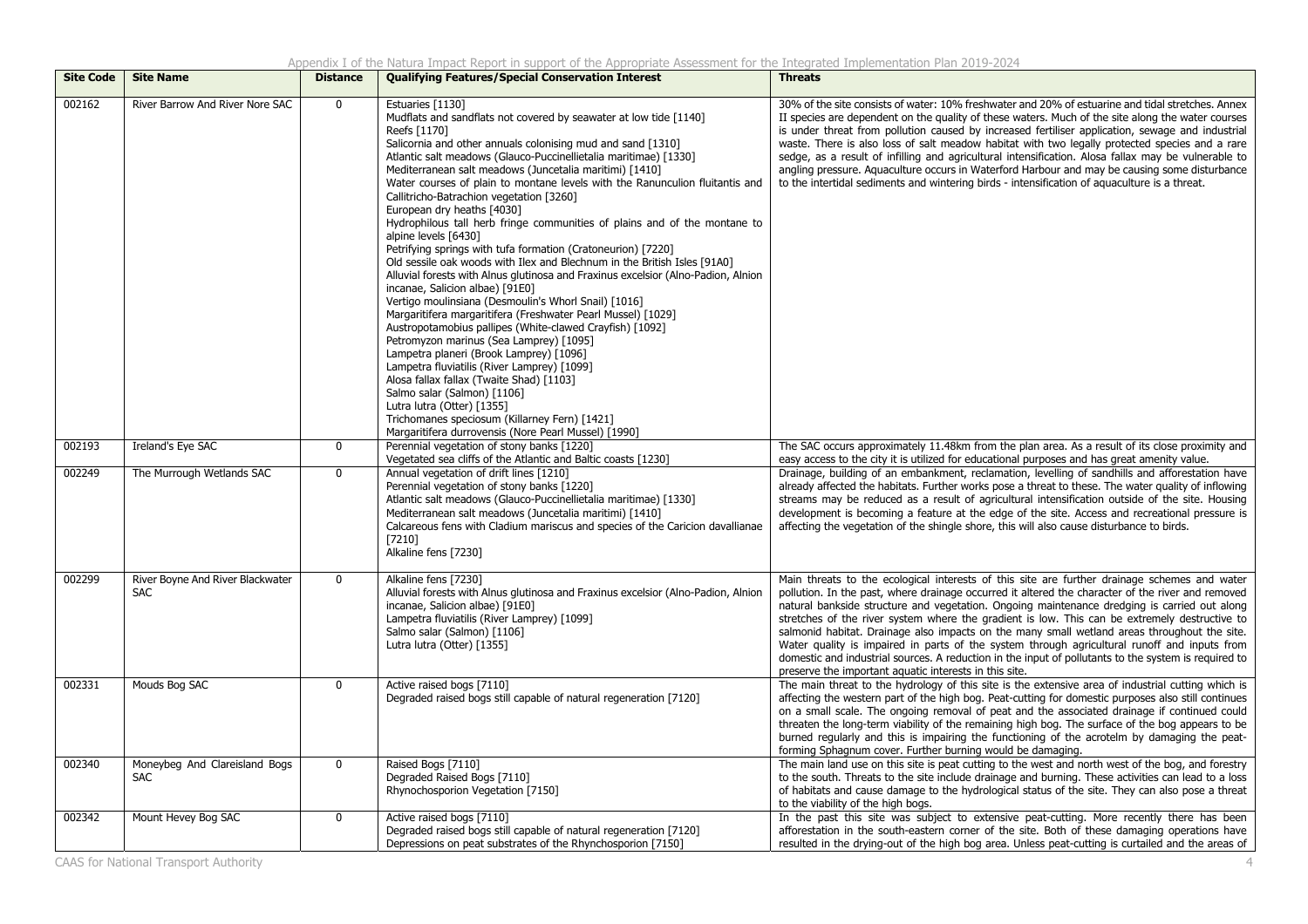### Appendix I of the Natura Impact Report in support of the Appropriate Assessment for the Integrated Implementation Plan 2019-2024

| <b>Site Code</b> | <b>Site Name</b>                 | <b>Distance</b> | <b>Qualifying Features/Special Conservation Interest</b>                                                                               | <b>Threats</b>                                                                                                                                                                                                                                                                                                                                                                                                                                                                                                                                                                                                                                                                                                                                                                                                                                                                                                    |
|------------------|----------------------------------|-----------------|----------------------------------------------------------------------------------------------------------------------------------------|-------------------------------------------------------------------------------------------------------------------------------------------------------------------------------------------------------------------------------------------------------------------------------------------------------------------------------------------------------------------------------------------------------------------------------------------------------------------------------------------------------------------------------------------------------------------------------------------------------------------------------------------------------------------------------------------------------------------------------------------------------------------------------------------------------------------------------------------------------------------------------------------------------------------|
|                  |                                  |                 |                                                                                                                                        | forestry are removed, the site will continue to be vulnerable to drying out. Any intensification of<br>these activities could be very damaging. The drier areas of the high bog surface are vulnerable to<br>burning events which, if intense, can be very damaging.                                                                                                                                                                                                                                                                                                                                                                                                                                                                                                                                                                                                                                              |
| 003000           | Rockabill to Dalkey Island SAC   | $\mathbf{0}$    | Reefs [1170]<br>Phocoena phocoena (Harbour Porpoise) [1351]                                                                            | This SAC occurs approximately 7.37km from the plan area. Threats to this site include indirect<br>noise impacts as which may affect the harbour porpoise. Siltation changed may occur during pilling<br>operations, along with the dumping and removal of mud. Discharges from the plan area also have<br>the potential to be of threat to the site.                                                                                                                                                                                                                                                                                                                                                                                                                                                                                                                                                              |
| 002274           | <b>Wicklow Reef SAC</b>          | 0.47            | Reefs [1170]                                                                                                                           | No site-specific threats identified                                                                                                                                                                                                                                                                                                                                                                                                                                                                                                                                                                                                                                                                                                                                                                                                                                                                               |
| 000925           | The Long Derries, Edenderry SAC  | 0.57            | Orchid-rich Calcareous Grassland*[6210]                                                                                                | The calcareous grassland on the site is particularly vulnerable to changes in the grazing and<br>fertilization regimes. This habitat is also threatened by the encroachment of scrub and by<br>afforestation with coniferous species. The gravel pits, sites of three of the rare plant species, are<br>threatened by continued gravel extraction, dumping and overuse by motorbikes. The ornithological<br>interest of the site is vulnerable to disturbance from shooting.                                                                                                                                                                                                                                                                                                                                                                                                                                      |
| 002256           | <b>Ballyprior Grassland SAC</b>  | 2.79            | Semi-natural dry grasslands and scrubland facies on calcareous substrates<br>(Festuco-Brometalia) (* important orchid sites) [6210]    | Ballyprior Grassland was traditionally managed as a commonage for grazing of cattle and horses.<br>But the recent division of the lands into private holdings has led to a drive to improve the<br>agricultural quality and output of these lands. Much of the farmland in surrounding areas is<br>improved. Recent damage has occurred to parts of the site and some damaged habitat has been<br>excluded. Semi-improved grassland has developed from enrichment and fertilising in the west of<br>the site, with persistent Common Sorrel (Rumex acetosa) in places. South of the site, recent<br>afforestation has resulted in loss of contiguous grassland habitat.                                                                                                                                                                                                                                           |
| 002121           | Lough Lene SAC                   | 2.91            | Hard oligo-mesotrophic waters with benthic vegetation of Chara spp. [3140]<br>Austropotamobius pallipes (White-clawed Crayfish) [1092] | Much of the lakeshore is accessible to grazing cattle and the surrounding fields have been heavily<br>improved. The stoneworts may become gradually displaced as the principal primary producers by<br>phytoplankton or vascular plants if the lake becomes artificially enriched with nutrients.                                                                                                                                                                                                                                                                                                                                                                                                                                                                                                                                                                                                                 |
| 001459           | Clogher Head SAC                 | 6.61            | Vegetated sea cliffs of the Atlantic and Baltic coasts [1230]<br>European dry heaths [4030]                                            | The main land use at Clogher Head is sheep grazing. The site is very susceptible to damage from<br>a variety of sources including fire, over-grazing and amenity pressures such as littering and<br>buildina.                                                                                                                                                                                                                                                                                                                                                                                                                                                                                                                                                                                                                                                                                                     |
| 002141           | Mountmellick SAC                 | 8.77            | Desmoulin's whorl snail                                                                                                                | Vertigo moulinsiana was formerly more widespread in the canal area but has disappeared from<br>most of its recorded sites with the dredging and reopening of canal navigation channels. Area<br>immediately west of Dangan's Bridge has been drained and is now grassland. As site is state<br>owned, prospects are good.                                                                                                                                                                                                                                                                                                                                                                                                                                                                                                                                                                                         |
| 000770           | <b>Blackstairs Mountains SAC</b> | 10.73           | Northern Atlantic wet heaths with Erica tetralix [4010]<br>European dry heaths [4030]                                                  | Land use within the site is centred on grazing. Overall, sheep numbers are low, though there are<br>some pockets where high numbers are found. In these areas there are patches of bare ground,<br>an abundance of Mat-grass and in some places upland grassland replaces the heath. Burning of<br>the Heather is carried out on what appears to be a rotational basis. Heather is regenerating in the<br>burnt areas. From a distance the age structure is evident in the different hues of brown to be seen.<br>Cattle are outwintered on the slopes just inside the boundary of the commonage. Severe poaching<br>Version date: 23.09.2013 3 of 3 000770_Rev13.Doc is associated with this, especially where<br>supplementary feeding is carried out. Coniferous forestry is present over much of the slopes of the<br>mountain (outside of the site), extending to a height of 640 m north of Mount Leinster. |
| 000685           | Lough Ennell SAC                 | 12.06           | Alkaline fens [7230]                                                                                                                   | Eutrophication, owing to sewage and fertiliser inputs, has been a problem since the 1970's. There<br>has recently been significant improvement, however, as a result of reduction of phosphate in the<br>effluent from Mullingar Sewage Treatment Plant, and in 1990 the water was classified as<br>mesotrophic. Remobilisation of phosphate from the sediments of the lake is likely to continue, as<br>well as runoff from surrounding lands. Boating activities on the lake could cause damage to the<br>fragile Chara species.                                                                                                                                                                                                                                                                                                                                                                                |
| 000679           | Garriskil Bog SAC                | 12.10           | Active raised bogs [7110]<br>Degraded raised [7120]<br>Rhynchosporion Vegetation [7150]                                                | This site is sensitive to drainage and the alteration of the water table, Activities such as continued<br>turf cutting is an issue for this site.                                                                                                                                                                                                                                                                                                                                                                                                                                                                                                                                                                                                                                                                                                                                                                 |
| 000582           | Raheenmore Bog SAC               | 12.74           | Raised Bog (Active)* [7110]<br>Degraded Raised Bog [7120]<br>Rhynchosporion Vegetation [7150]                                          | Due to the high-water content of peat, raised bogs are vulnerable to drainage. A deep marginal<br>drain surrounds most of this site which is causing drying out and subsidence. Two networks of<br>surface drains also occur, one extensive, which are increasing water loss from the site.                                                                                                                                                                                                                                                                                                                                                                                                                                                                                                                                                                                                                       |
| 002341           | Ardagullion Bog SAC              | 13.54           | Raised Bogs [7110]<br>Degraded Raised Bogs [7110]<br>Rhynochosporion Vegetation [7150]                                                 | Threats to the site include drainage throughout and burning of the high bog. These activities result<br>in loss of habitat and damage to the hydrological status of the site.                                                                                                                                                                                                                                                                                                                                                                                                                                                                                                                                                                                                                                                                                                                                     |
| 000455           | Dundalk Bay SAC                  | 14.64           | Estuaries [1130]<br>Mudflats and sandflats not covered by seawater at low tide [1140]                                                  | The saltmarshes at Lurgangreen and Marsh South are partially fenced and grazed by sheep. No<br>other site-specific threats were identified.                                                                                                                                                                                                                                                                                                                                                                                                                                                                                                                                                                                                                                                                                                                                                                       |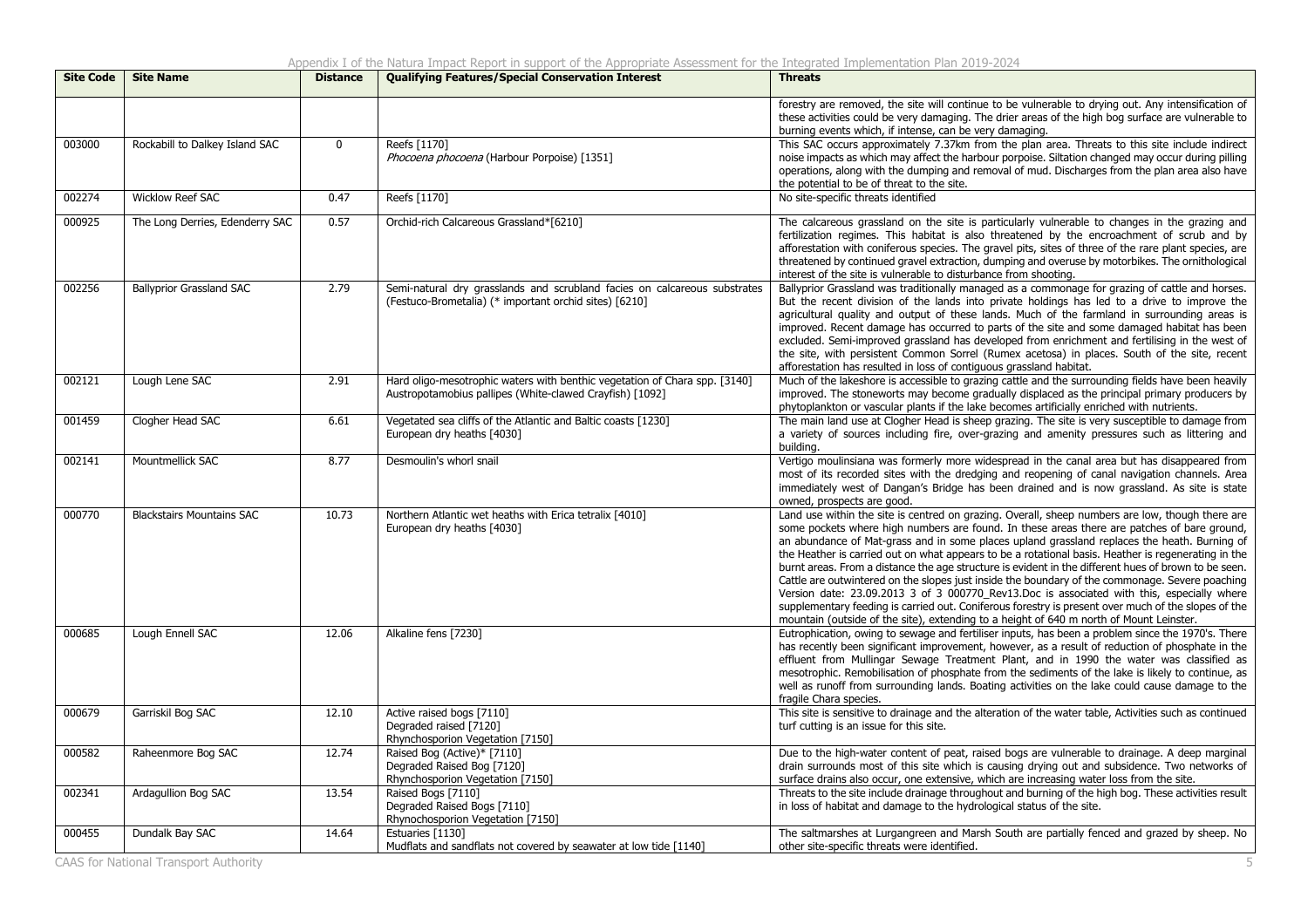| <b>Site Code</b> | <b>Site Name</b>                                       | <b>Distance</b> | <b>Qualifying Features/Special Conservation Interest</b>                                                                                                                                                                                                                                                                                                                                                                                                                                                                                                                                                                                                                                                                                                  | <b>Threats</b>                                                                                                                                                                                                                                                                                                                                                                                                                                                                                                                                                                                                                                                                                                                  |
|------------------|--------------------------------------------------------|-----------------|-----------------------------------------------------------------------------------------------------------------------------------------------------------------------------------------------------------------------------------------------------------------------------------------------------------------------------------------------------------------------------------------------------------------------------------------------------------------------------------------------------------------------------------------------------------------------------------------------------------------------------------------------------------------------------------------------------------------------------------------------------------|---------------------------------------------------------------------------------------------------------------------------------------------------------------------------------------------------------------------------------------------------------------------------------------------------------------------------------------------------------------------------------------------------------------------------------------------------------------------------------------------------------------------------------------------------------------------------------------------------------------------------------------------------------------------------------------------------------------------------------|
|                  |                                                        |                 | Perennial vegetation of stony banks [1220]<br>Salicornia and other annuals colonising mud and sand [1310]<br>Atlantic salt meadows (Glauco-Puccinellietalia maritimae) [1330]<br>Mediterranean salt meadows (Juncetalia maritimi) [1410]                                                                                                                                                                                                                                                                                                                                                                                                                                                                                                                  |                                                                                                                                                                                                                                                                                                                                                                                                                                                                                                                                                                                                                                                                                                                                 |
|                  |                                                        |                 | <b>Special Protected Areas</b>                                                                                                                                                                                                                                                                                                                                                                                                                                                                                                                                                                                                                                                                                                                            |                                                                                                                                                                                                                                                                                                                                                                                                                                                                                                                                                                                                                                                                                                                                 |
| 004006           | North Bull Island SPA                                  | $\mathbf 0$     | Light-bellied Brent Goose (Branta bernicla hrota) [A046]<br>Shelduck (Tadorna tadorna) [A048]<br>Teal (Anas crecca) [A052]<br>Pintail (Anas acuta) [A054]<br>Shoveler (Anas clypeata) [A056]<br>Oystercatcher (Haematopus ostralegus) [A130]<br>Golden Plover (Pluvialis apricaria) [A140]<br>Grey Plover (Pluvialis squatarola) [A141]<br>Knot (Calidris canutus) [A143]<br>Sanderling (Calidris alba) [A144]<br>Dunlin (Calidris alpina) [A149]<br>Black-tailed Godwit (Limosa limosa) [A156]<br>Bar-tailed Godwit (Limosa lapponica) [A157]<br>Curlew (Numenius arquata) [A160]<br>Redshank (Tringa totanus) [A162]<br>Turnstone (Arenaria interpres) [A169]<br>Black-headed Gull (Chroicocephalus ridibundus) [A179]<br>Wetland and Waterbirds [A999] | Owing to the various conservation designations, there are no serious imminent<br>threats to the wintering birds. However, due to its location in Dublin Bay, pollution such as oil<br>spillages from Dublin Port and shipping is a general threat. Also, the intertidal areas receive<br>polluted water though there are no apparent significant impacts on the associated flora and fauna.<br>Commercial bait digging is a localised activity and causes disturbance to wintering birds. There is<br>also some disturbance from walkers, free-running dogs, and sailing activities. There is high<br>disturbance from amenity activities which is probably responsible for the abandonment of the site<br>by Sterna albifrons. |
| 004015           | Rogerstown Estuary SPA                                 | $\mathbf{0}$    | Greylag Goose (Anser anser) [A043]<br>Light-bellied Brent Goose (Branta bernicla hrota) [A046]<br>Shelduck (Tadorna tadorna) [A048]<br>Shoveler (Anas clypeata) [A056]<br>Oystercatcher (Haematopus ostralegus) [A130]<br>Ringed Plover (Charadrius hiaticula) [A137]<br>Grey Plover (Pluvialis squatarola) [A141]<br>Knot (Calidris canutus) [A143]<br>Dunlin (Calidris alpina) [A149]<br>Black-tailed Godwit (Limosa limosa) [A156]<br>Redshank (Tringa totanus) [A162]<br>Wetland and Waterbirds [A999]                                                                                                                                                                                                                                                | A significant part of the estuary (intertidal flats and salt marsh) has been lost due to landfilling;<br>while this remains a threat, it is unlikely because of the site's various conservation designations.<br>The landfill site is a major source of pollution to the estuary. Other sources of pollution include<br>input of raw sewage from a local town and general pollution inputs from a rich agricultural<br>hinterland. Erosion has removed much of the nesting area of Sterna albifrons. Illegal shooting<br>causes disturbance to wintering waterfowl.                                                                                                                                                             |
| 004016           | Baldoyle Bay SPA                                       | $\mathbf 0$     | Light-bellied Brent Goose (Branta bernicla hrota) [A046]<br>Shelduck (Tadorna tadorna) [A048]<br>Ringed Plover (Charadrius hiaticula) [A137]<br>Golden Plover (Pluvialis apricaria) [A140]<br>Grey Plover (Pluvialis squatarola) [A141]<br>Bar-tailed Godwit (Limosa lapponica) [A157]<br>Wetland and Waterbirds [A999]                                                                                                                                                                                                                                                                                                                                                                                                                                   | The majority of the site is a Nature Reserve and is not threatened. The site receives pollution from<br>a number of sources, chiefly the inflowing rivers and, until recently, an unsatisfactory sewage<br>network. Bait digging and controlled wildfowling may be problems. Spartina is well established in<br>the inner estuary and may be causing unfavourable interactions with the intertidal and salt marsh<br>habitats. Sterna albifrons formerly nested but regular disturbance from walkers and dogs is a<br>problem.                                                                                                                                                                                                  |
| 004024           | South Dublin Bay and River Tolka<br><b>Estuary SPA</b> | $\mathbf 0$     | Light-bellied Brent Goose (Branta bernicla hrota) [A046]<br>Oystercatcher (Haematopus ostralegus) [A130]<br>Ringed Plover (Charadrius hiaticula) [A137]<br>Grey Plover (Pluvialis squatarola) [A141]<br>Knot (Calidris canutus) [A143]<br>Sanderling (Calidris alba) [A144]<br>Dunlin (Calidris alpina) [A149]<br>Bar-tailed Godwit (Limosa lapponica) [A157]<br>Redshank (Tringa totanus) [A162]<br>Black-headed Gull (Chroicocephalus ridibundus) [A179]<br>Roseate Tern (Sterna dougallii) [A192]<br>Common Tern (Sterna hirundo) [A193]<br>Arctic Tern (Sterna paradisaea) [A194]<br>Wetland and Waterbirds [A999]                                                                                                                                    | The main threat to this site is further reclamation for industrial and/or infrastructural purposes.<br>The intertidal areas receive water that is somewhat polluted though there are no apparent impacts<br>on the associated flora and fauna. Owing to its location in Dublin Bay, pollution such as oil spillages<br>from Dublin Port and shipping is a threat. Commercial bait digging may be a problem and can<br>cause disturbance to wintering birds. Disturbance to birds is also caused by walkers and dogs.                                                                                                                                                                                                            |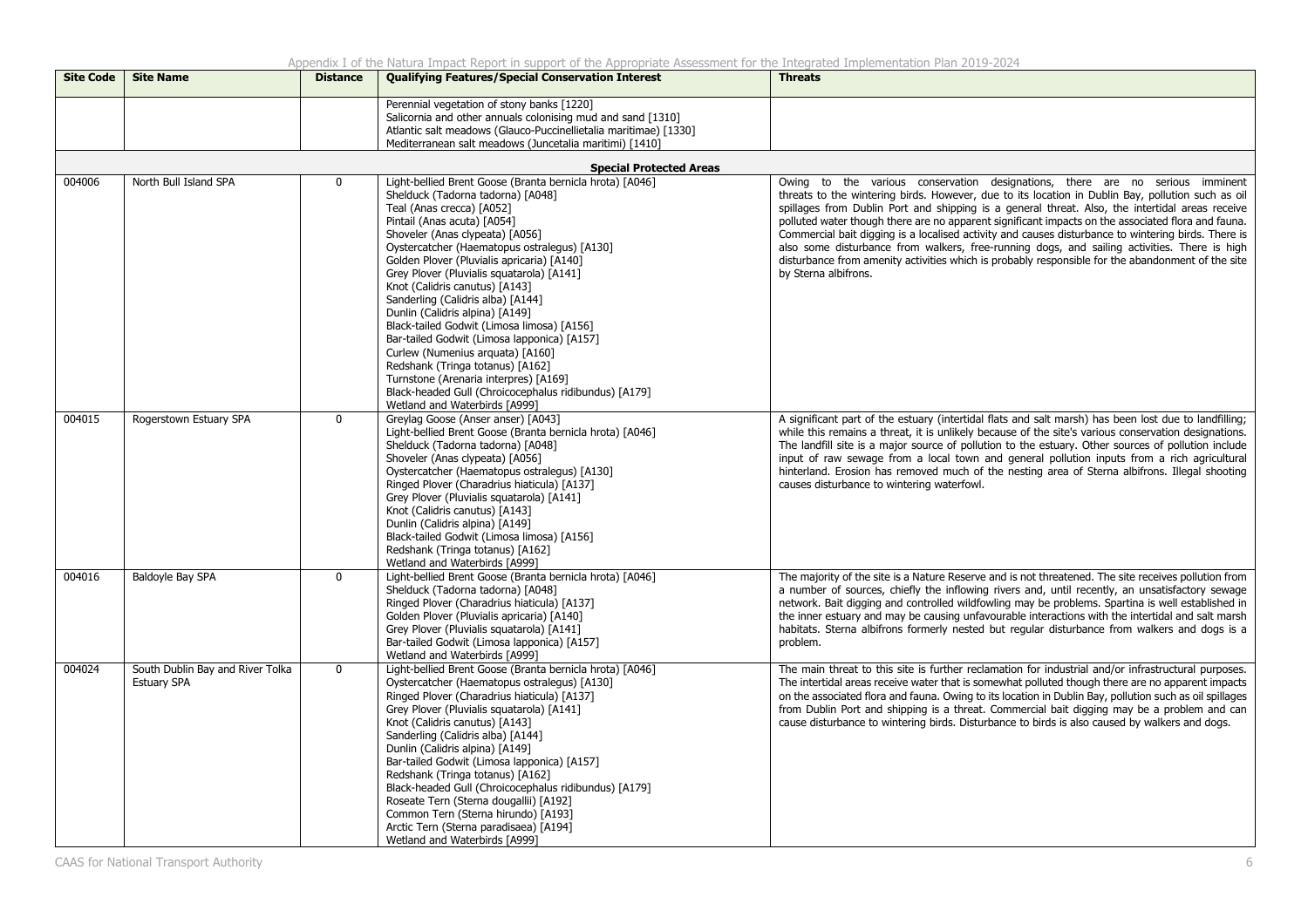| <b>Site Code</b> | <b>Site Name</b>                            | <b>Distance</b> | <b>Qualifying Features/Special Conservation Interest</b>                                                                                                                                                                                                                                                                                                                                                                                                                                                                                                                                                                                                      | <b>Threats</b>                                                                                                                                                                                                                                                                                                                                                                                                                                                                                                                                                                                                                                                                                                                                                                      |
|------------------|---------------------------------------------|-----------------|---------------------------------------------------------------------------------------------------------------------------------------------------------------------------------------------------------------------------------------------------------------------------------------------------------------------------------------------------------------------------------------------------------------------------------------------------------------------------------------------------------------------------------------------------------------------------------------------------------------------------------------------------------------|-------------------------------------------------------------------------------------------------------------------------------------------------------------------------------------------------------------------------------------------------------------------------------------------------------------------------------------------------------------------------------------------------------------------------------------------------------------------------------------------------------------------------------------------------------------------------------------------------------------------------------------------------------------------------------------------------------------------------------------------------------------------------------------|
| 004025           | Broadmeadow/Swords<br>Estuary<br><b>SPA</b> | $\mathbf 0$     | Great Crested Grebe (Podiceps cristatus) [A005]<br>Light-bellied Brent Goose (Branta bernicla hrota) [A046]<br>Shelduck (Tadorna tadorna) [A048]<br>Pintail (Anas acuta) [A054]<br>Goldeneye (Bucephala clangula) [A067]<br>Red-breasted Merganser (Mergus serrator) [A069]<br>Oystercatcher (Haematopus ostralegus) [A130]<br>Golden Plover (Pluvialis apricaria) [A140]<br>Grey Plover (Pluvialis squatarola) [A141]<br>Knot (Calidris canutus) [A143]<br>Dunlin (Calidris alpina) [A149]<br>Black-tailed Godwit (Limosa limosa) [A156]<br>Bar-tailed Godwit (Limosa lapponica) [A157]<br>Redshank (Tringa totanus) [A162]<br>Wetland and Waterbirds [A999] | The main problems or threats affecting this site are recreational activities, water pollution and<br>infilling. Owing to the proximity of two large towns, the area is very popular for water sports and<br>other amenity activities. These can cause disturbance to the bird populations - the intensity of<br>such activities is likely to increase in the future. Pollution enters the system from the Broadmeadow<br>River and from sewage plants at Swords and Malahide, and the inner estuary is particularly affected<br>owing to its lagoonal character. The efficiency of the sewage plants may be upgraded in the future.<br>Parts of the estuary have been infilled in the past for various developments, including housing and<br>walk-ways, and this remains a threat. |
| 004040           | <b>Wicklow Mountains SPA</b>                | $\mathbf 0$     | Gadwall (Anas strepera) [A051]<br>Shoveler (Anas clypeata) [A056]<br>Pochard (Aythya ferina) [A059]<br>Tufted Duck (Aythya fuliqula) [A061]<br>Common Scoter (Melanitta nigra) [A065]<br>Hen Harrier (Circus cyaneus) [A082]<br>Coot (Fulica atra) [A125]<br>Golden Plover (Pluvialis apricaria) [A140]<br>Black-headed Gull (Chroicocephalus ridibundus) [A179]<br>Common Gull (Larus canus) [A182]<br>Common Tern (Sterna hirundo) [A193]<br>Arctic Tern (Sterna paradisaea) [A194]<br>Greenland White-fronted Goose (Anser albifrons flavirostris) [A395]<br>Wetland and Waterbirds [A999]                                                                 | Any deterioration in water quality of the lake would be of concern for the wintering birds and<br>perhaps the breeding Melanitta nigra, though the condition of the lake has been satisfactory in<br>recent years.                                                                                                                                                                                                                                                                                                                                                                                                                                                                                                                                                                  |
| 004063           | Poulaphouca Reservoir SPA                   | $\mathbf 0$     | Greylag Goose (Anser anser) [A043]<br>Lesser Black-backed Gull (Larus fuscus) [A183]                                                                                                                                                                                                                                                                                                                                                                                                                                                                                                                                                                          | Generally, there are no significant threats to the wintering bird populations. Recreational use of<br>the reservoir for boating activities causes some disturbance to the birds and any increase in such<br>activities could be of concern.                                                                                                                                                                                                                                                                                                                                                                                                                                                                                                                                         |
| 004065           | Lough Sheelin SPA                           | $\mathbf 0$     | Great Crested Grebe (Podiceps cristatus) [A005]<br>Pochard (Aythya ferina) [A059]<br>Tufted Duck (Aythya fuligula) [A061]<br>Goldeneye (Bucephala clangula) [A067]<br>Wetland and Waterbirds [A999]                                                                                                                                                                                                                                                                                                                                                                                                                                                           | The site has a large recreational fishing community which places pressures on the bird communities<br>present through disturbance. Similarly, recreational walkers cause disturbance to the bird<br>populations.                                                                                                                                                                                                                                                                                                                                                                                                                                                                                                                                                                    |
| 004069           | Lambay Island SPA                           | $\mathbf{0}$    | Fulmar (Fulmarus glacialis) [A009]<br>Cormorant (Phalacrocorax carbo) [A017]<br>Shag (Phalacrocorax aristotelis) [A018]<br>Greylag Goose (Anser anser) [A043]<br>Lesser Black-backed Gull (Larus fuscus) [A183]<br>Herring Gull (Larus argentatus) [A184]<br>Kittiwake (Rissa tridactyla) [A188]<br>Guillemot (Uria aalge) [A199]<br>Razorbill (Alca torda) [A200]<br>Puffin (Fratercula arctica) [A204]                                                                                                                                                                                                                                                      | Lambay has essentially been maintained as a wildlife sanctuary by its owners since the early 20th<br>century. As access is strictly controlled, there is very little disturbance to the breeding or wintering<br>birds. The present landuse is conducive for wintering geese. The presence of rats (both Rattus<br>norvegicus and R. rattus) may be having detrimental effects on burrowing seabirds. Over-fishing<br>in the surrounding seas could affect the food supplies of some of the seabirds. As Lambay is close<br>to major shipping lanes, oil pollution is always a threat.                                                                                                                                                                                              |
| 004080           | Boyne Estuary SPA                           | $\mathbf 0$     | Shelduck (Tadorna tadorna) [A048]<br>Oystercatcher (Haematopus ostralegus) [A130]<br>Golden Plover (Pluvialis apricaria) [A140]<br>Grey Plover (Pluvialis squatarola) [A141]<br>Lapwing (Vanellus vanellus) [A142]<br>Knot (Calidris canutus) [A143]<br>Sanderling (Calidris alba) [A144]<br>Black-tailed Godwit (Limosa limosa) [A156]<br>Redshank (Tringa totanus) [A162]<br>Turnstone (Arenaria interpres) [A169]                                                                                                                                                                                                                                          | The main threats to the Boyne Estuary SPA are from recreational uses, such as walking, horse-<br>riding or non-motorised vehicles.                                                                                                                                                                                                                                                                                                                                                                                                                                                                                                                                                                                                                                                  |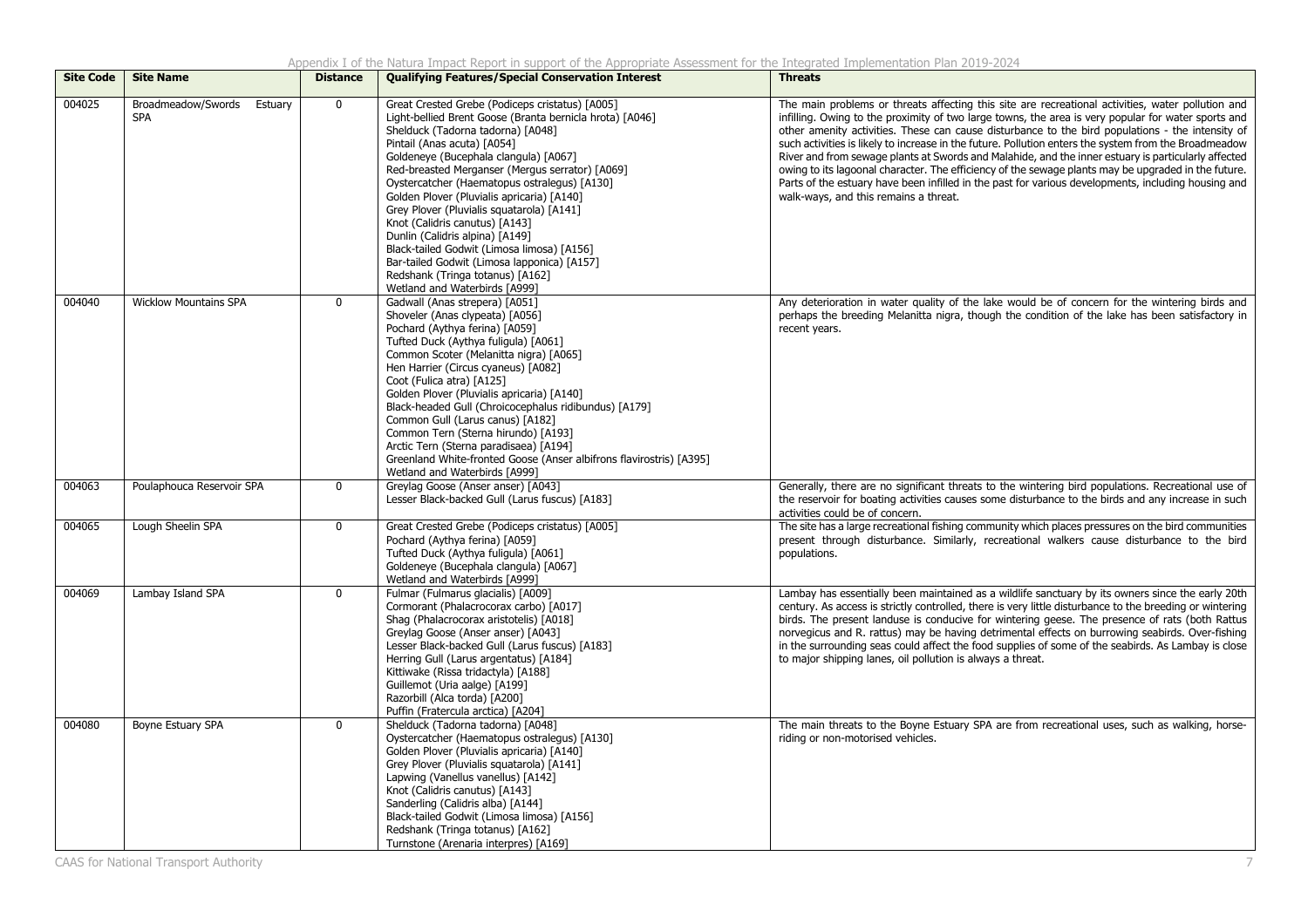| <b>Site Code</b> | <b>Site Name</b>                               | <b>Distance</b> | <b>Qualifying Features/Special Conservation Interest</b>                                                                                                                                                                                                                                                                                                                                | <b>Threats</b>                                                                                                                                                                                                                                                                                                                                                                                                                                                                                                                                                                                                                                                                                    |
|------------------|------------------------------------------------|-----------------|-----------------------------------------------------------------------------------------------------------------------------------------------------------------------------------------------------------------------------------------------------------------------------------------------------------------------------------------------------------------------------------------|---------------------------------------------------------------------------------------------------------------------------------------------------------------------------------------------------------------------------------------------------------------------------------------------------------------------------------------------------------------------------------------------------------------------------------------------------------------------------------------------------------------------------------------------------------------------------------------------------------------------------------------------------------------------------------------------------|
|                  |                                                |                 | Little Tern (Sterna albifrons) [A195]<br>Wetland and Waterbirds [A999]                                                                                                                                                                                                                                                                                                                  |                                                                                                                                                                                                                                                                                                                                                                                                                                                                                                                                                                                                                                                                                                   |
| 004113           | Howth Head Coast SPA                           | $\mathbf{0}$    | Greenland White-fronted Goose (Anser albifrons flavirostris) [A395]                                                                                                                                                                                                                                                                                                                     | There is little active peat cutting taking place at this site and recent information suggests that fire<br>damage has been slight recently. The apparent abandonment of the site by wintering Anser<br>albifrons flavirostris reflects a general move away from raised bogs and is not considered to be<br>due to conditions at the site                                                                                                                                                                                                                                                                                                                                                          |
| 004117           | Ireland's Eye SPA                              | $\mathbf{0}$    | Cormorant (Phalacrocorax carbo) [A017]<br>Herring Gull (Larus argentatus) [A184]<br>Kittiwake (Rissa tridactyla) [A188]<br>Guillemot (Uria aalge) [A199]<br>Razorbill (Alca torda) [A200]                                                                                                                                                                                               | Ireland's Eye is a popular site for day trippers though at present there does not seem to be any<br>adverse impacts on the nesting seabirds (most of which are on relatively inaccessible cliffs).<br>However, further increases in the numbers of visitors could cause disturbance to some of the<br>nesting birds. High populations of rats could be detrimental to the growth of the Fratercula arctica<br>colony. Nesting Falco peregrinus are disturbed in some years.                                                                                                                                                                                                                       |
| 004127           | <b>Wicklow Head SPA</b>                        | $\mathbf{0}$    | Kittiwake (Rissa tridactyla) [A188]                                                                                                                                                                                                                                                                                                                                                     | No site-specific threats identified                                                                                                                                                                                                                                                                                                                                                                                                                                                                                                                                                                                                                                                               |
| 004158           | River Nanny Estuary and Shore<br><b>SPA</b>    | $\mathbf{0}$    | Oystercatcher (Haematopus ostralegus) [A130]<br>Ringed Plover (Charadrius hiaticula) [A137]<br>Golden Plover (Pluvialis apricaria) [A140]<br>Knot (Calidris canutus) [A143]<br>Sanderling (Calidris alba) [A144]<br>Herring Gull (Larus argentatus) [A184]<br>Wetland and Waterbirds [A999]                                                                                             | No site-specific threats identified                                                                                                                                                                                                                                                                                                                                                                                                                                                                                                                                                                                                                                                               |
| 004172           | Dalkey Islands SPA                             | $\mathbf 0$     | Roseate Tern (Sterna dougallii) [A192]<br>Common Tern (Sterna hirundo) [A193]<br>Arctic Tern (Sterna paradisaea) [A194]                                                                                                                                                                                                                                                                 | Traditionally, the nesting terns are vulnerable to sever weather, predation and disturbance and<br>breeding success has often been low. Since 1995 a conservation programme, co-ordinated by<br>BirdWatch Ireland / National Parks and Wildlife Service, has aimed at improving conditions for the<br>terns with the provision of nest boxes and shelters, some wardening and monitoring of<br>productivity. This has led to more successful breeding and is likely to have been responsible for<br>attracting Sterna dougallii to breed.                                                                                                                                                         |
| 004186           | The Murrough SPA                               | $\mathbf 0$     | Red-throated Diver (Gavia stellata) [A001]<br>Greylag Goose (Anser anser) [A043]<br>Light-bellied Brent Goose (Branta bernicla hrota) [A046]<br>Wigeon (Anas penelope) [A050]<br>Teal (Anas crecca) [A052]<br>Black-headed Gull (Chroicocephalus ridibundus) [A179]<br>Herring Gull (Larus argentatus) [A184]<br>Little Tern (Sterna albifrons) [A195]<br>Wetland and Waterbirds [A999] | The proximity of the site to Wicklow town and Kilcoole village is a threat in that there is pressure<br>on the area for housing and increased disturbance. From that flows the risk of water pollution. It<br>is suspected that the system is receiving high nutrient loading from the surrounding farmland.<br>Access and recreational pressure is affecting the vegetation of the shingle shore which, in turn,<br>causes disturbance to birds. The inclusion of the BirdWatch reserve and the state-owned foreshore<br>in the site gives additional protection.                                                                                                                                |
| 004232           | River Boyne and River Blackwater<br><b>SPA</b> | $\mathbf 0$     | Kingfisher (Alcedo atthis) [A229]                                                                                                                                                                                                                                                                                                                                                       | There are no recorded site-specific threats.                                                                                                                                                                                                                                                                                                                                                                                                                                                                                                                                                                                                                                                      |
| 004122           | Skerries Islands SPA                           | 0.32            | Cormorant (Phalacrocorax carbo) [A017]<br>Shaq (Phalacrocorax aristotelis) [A018]<br>Light-bellied Brent Goose (Branta bernicla hrota) [A046]<br>Purple Sandpiper (Calidris maritima) [A148]<br>Turnstone (Arenaria interpres) [A169]<br>Herring Gull (Larus argentatus) [A184]                                                                                                         | The main threats to the Skerries Islands SPA are from recreational uses, such as walking, horse-<br>riding or non-motorised vehicles.                                                                                                                                                                                                                                                                                                                                                                                                                                                                                                                                                             |
| 004014           | Rockabill SPA                                  | 1.69            | Purple Sandpiper (Calidris maritima) [A148]<br>Roseate Tern (Sterna dougallii) [A192]<br>Common Tern (Sterna hirundo) [A193]<br>Arctic Tern (Sterna paradisaea) [A194]                                                                                                                                                                                                                  | No site-specific threats were identified.                                                                                                                                                                                                                                                                                                                                                                                                                                                                                                                                                                                                                                                         |
| 004061           | Lough Kinale and Derragh Lough<br><b>SPA</b>   | 3.95            | Pochard (Aythya ferina) [A059]<br>Tufted Duck (Aythya fuliqula) [A061]<br>Wetland and Waterbirds [A999]                                                                                                                                                                                                                                                                                 | The variable water quality over the years, with periods of highly eutrophic conditions, undoubtedly<br>has had adverse impacts on the wintering waterfowl, and especially the diving duck. This would<br>appear to be borne out by very variable numbers of birds recorded over the years. The lake is still<br>vulnerable to pollution and it is considered that there is urgent need to reduce the phosphorus<br>inputs to the system. Afforestation has taken place close to parts of the shoreline and further<br>planting would be undesirable. Angling and wildfowling activities currently cause some disturbance<br>to the birds and any increase in such activities would be of concern. |
| 004091           | Stabannan-Braganstown SPA                      | 8.71            | Greylag Goose (Anser anser) [A043]                                                                                                                                                                                                                                                                                                                                                      | No site-specific threats were identified.                                                                                                                                                                                                                                                                                                                                                                                                                                                                                                                                                                                                                                                         |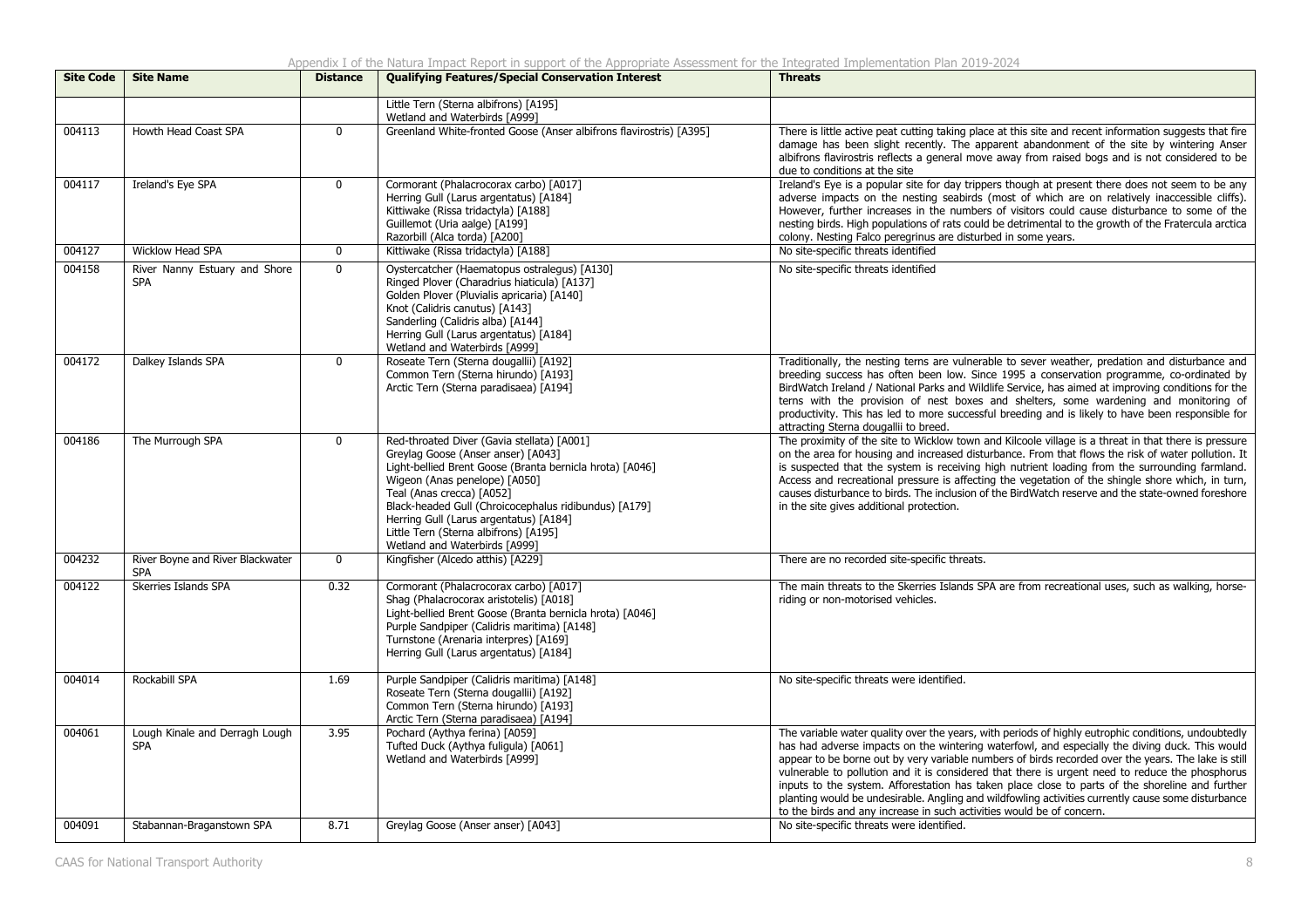Appendix I of the Natura Impact Report in support of the Appropriate Assessment for the Integrated Implementation Plan 2019-2024

| <b>Site Code</b> | <b>Site Name</b>      | <b>Distance</b> | <b>Qualifying Features/Special Conservation Interest</b>                                                                                                                                                                                                                                                                                                                                                                                                                                                                                                                                                                                                                                                                                                                                                                                                                                                                                                                                                                                 | <b>Threats</b>                            |
|------------------|-----------------------|-----------------|------------------------------------------------------------------------------------------------------------------------------------------------------------------------------------------------------------------------------------------------------------------------------------------------------------------------------------------------------------------------------------------------------------------------------------------------------------------------------------------------------------------------------------------------------------------------------------------------------------------------------------------------------------------------------------------------------------------------------------------------------------------------------------------------------------------------------------------------------------------------------------------------------------------------------------------------------------------------------------------------------------------------------------------|-------------------------------------------|
| 004043           | Lough Derravaragh SPA | 9.36            | Whooper Swan (Cygnus cygnus) [A038]<br>Pochard (Aythya ferina) [A059]<br>Tufted Duck (Aythya fuligula) [A061]<br>Coot (Fulica atra) [A125]<br>Wetland and Waterbirds [A999]                                                                                                                                                                                                                                                                                                                                                                                                                                                                                                                                                                                                                                                                                                                                                                                                                                                              | No site-specific threats were identified. |
| 004044           | Lough Ennell SPA      | 12.45           | Pochard (Aythya ferina) [A059]<br>Tufted Duck (Aythya fuligula) [A061]<br>Coot (Fulica atra) [A125]<br>Wetland and Waterbirds [A999]                                                                                                                                                                                                                                                                                                                                                                                                                                                                                                                                                                                                                                                                                                                                                                                                                                                                                                     | No site-specific threats were identified. |
| 004026           | Dundalk Bay SPA       | 14.38           | Great Crested Grebe (Podiceps cristatus) [A005]<br>Greylag Goose (Anser anser) [A043]<br>Light-bellied Brent Goose (Branta bernicla hrota) [A046]<br>Shelduck (Tadorna tadorna) [A048]<br>Teal (Anas crecca) [A052]<br>Mallard (Anas platyrhynchos) [A053]<br>Pintail (Anas acuta) [A054]<br>Common Scoter (Melanitta nigra) [A065]<br>Red-breasted Merganser (Mergus serrator) [A069]<br>Oystercatcher (Haematopus ostralegus) [A130]<br>Ringed Plover (Charadrius hiaticula) [A137]<br>Golden Plover (Pluvialis apricaria) [A140]<br>Grey Plover (Pluvialis squatarola) [A141]<br>Lapwing (Vanellus vanellus) [A142]<br>Knot (Calidris canutus) [A143]<br>Dunlin (Calidris alpina) [A149]<br>Black-tailed Godwit (Limosa limosa) [A156]<br>Bar-tailed Godwit (Limosa lapponica) [A157]<br>Curlew (Numenius arquata) [A160]<br>Redshank (Tringa totanus) [A162]<br>Black-headed Gull (Chroicocephalus ridibundus) [A179]<br>Common Gull (Larus canus) [A182]<br>Herring Gull (Larus argentatus) [A184]<br>Wetland and Waterbirds [A999] | No site-specific threats were identified. |
| 004102           | Garriskil Bog SPA     | 14.74           | Greenland White-fronted Goose (Anser albifrons flavirostris) [A395]                                                                                                                                                                                                                                                                                                                                                                                                                                                                                                                                                                                                                                                                                                                                                                                                                                                                                                                                                                      | No site-specific threats were identified. |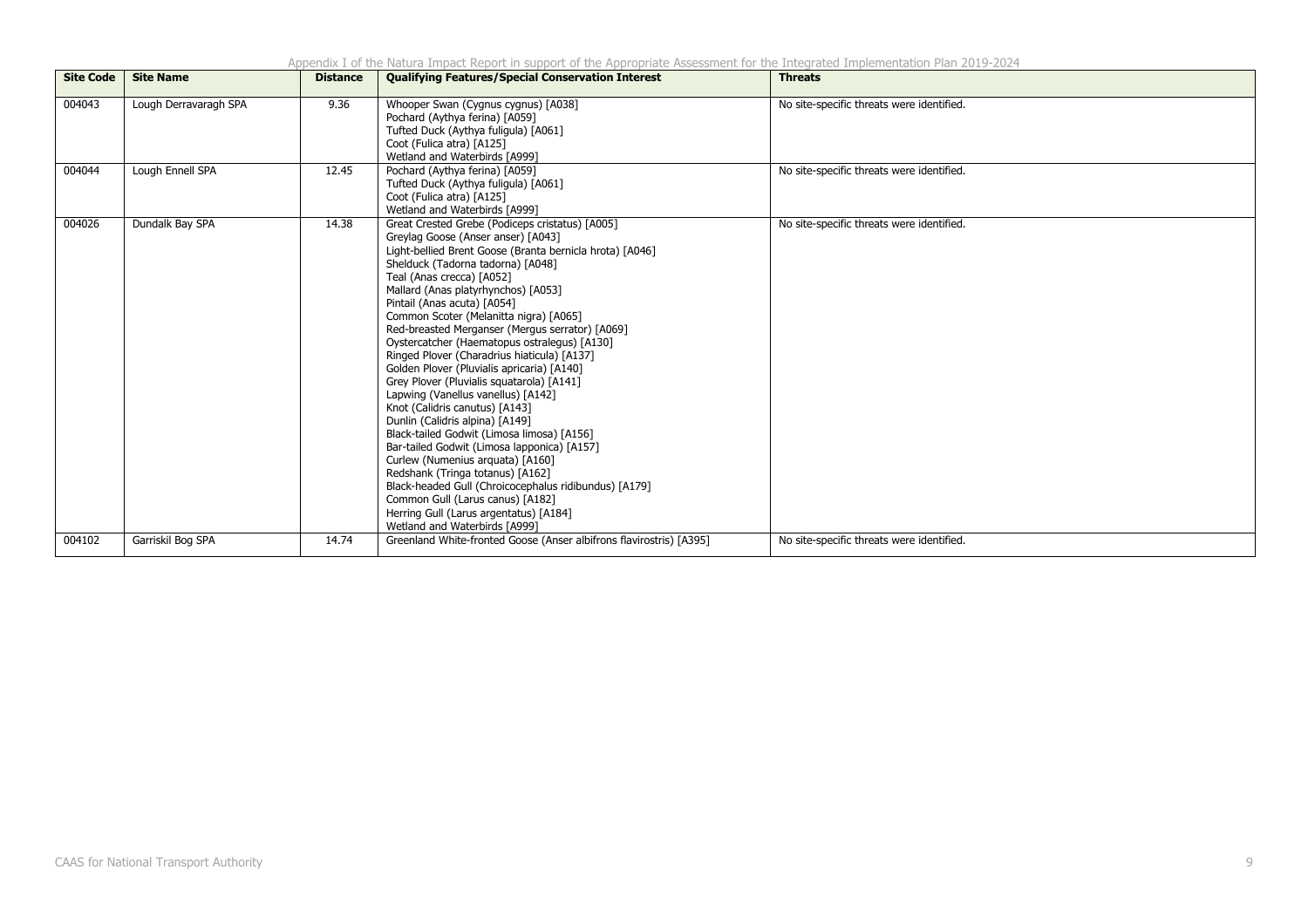### **Table 2: List of all Qualifying Interests of SACs that have undergone Assessment including Summaries of Current Threats and Sensitivity to Effects**

| <b>Qualifying Interests</b>                                                                                                                                  | <b>Current threats to Qualifying Interests</b>                                                                                                                                                                                                      | <b>Sensitivity of Qualifying Interests</b>                                                                                                                  |
|--------------------------------------------------------------------------------------------------------------------------------------------------------------|-----------------------------------------------------------------------------------------------------------------------------------------------------------------------------------------------------------------------------------------------------|-------------------------------------------------------------------------------------------------------------------------------------------------------------|
| Active raised bogs [7110]                                                                                                                                    | Deterioration of the hydrological conditions caused by peat cutting, drainage, forestry and burning.<br>Arterial drainage, water abstraction,<br>Inappropriate management e.g. overgrazing, forestry<br>Peat extraction<br>Agricultural reclamation | Surface and groundwater dependent. Highly sensitive to hydrological<br>changes. Inappropriate management                                                    |
| Alkaline fens [7230]                                                                                                                                         | Peat mining activities, land drainage; infilling; fertiliser pollution and eutrophication                                                                                                                                                           | Groundwater dependant. Highly sensitive to hydrological changes. Changes<br>in nutrient or base status                                                      |
| Alluvial forests with Alnus glutinosa and Fraxinus<br>excelsior (Alno-Padion, Alnion incanae, Salicion<br>albae) [91E0]                                      | Inappropriate grazing levels; invasive species; and clearance for agriculture or felling for timber                                                                                                                                                 | Surface and groundwater dependent. Highly sensitive to hydrological<br>changes. Changes in management.                                                      |
| Alosa fallax fallax (Twaite Shad) [1103]                                                                                                                     | Habitat quality, particularly at spawning sites is the most notable threat to this species.                                                                                                                                                         | Changes in management. Changes in nutrient or base status. Moderately<br>sensitive to hydrological change                                                   |
| Alpine and Boreal heaths [4060]                                                                                                                              | Abandonment; overgrazing; burning; outdoor recreation; quarries; communication networks; and wind farm<br>developments.                                                                                                                             | Changes in management. Changes in nutrient or base status. Moderately<br>sensitive to hydrological change                                                   |
| Annual vegetation of drift lines [1210]                                                                                                                      | Grazing; sand and gravel extraction; recreational activities; coastal protection works                                                                                                                                                              | Overgrazing and erosion. Changes in management.                                                                                                             |
| Atlantic decalcified fixed dunes (Calluno-Ulicetea)<br>$[2150]$                                                                                              | Recreation; overgrazing and inappropriate grazing: non-native plant species, particularly sea buckthorn<br>(Hippophae rhamnoides),                                                                                                                  | Overgrazing, and erosion. Changes in management.                                                                                                            |
| Atlantic salt meadows (Glauco-Puccinellietalia<br>maritimae) [1330]                                                                                          | Overgrazing; erosion; invasive species, particularly common cordgrass (Spartina anglica); infilling and<br>reclamation.                                                                                                                             | Marine and groundwater dependent. Medium sensitivity to hydrological<br>change. Changes in salinity and tidal regime. Overgrazing, erosion and<br>accretion |
| Austropotamobius pallipes (White-clawed Crayfish)<br>[1092]                                                                                                  | The threat of disease introduction is the most notable impact on this species.                                                                                                                                                                      | Changes in management. Changes in nutrient or base status. Moderately<br>sensitive to hydrological change                                                   |
| Blanket bogs (* if active bog) [7130]                                                                                                                        | Land reclamation, peat extraction; afforestation; erosion and landslides triggered by human activity; drainage;<br>burning and infrastructural development.                                                                                         | Surface and groundwater dependent. Highly sensitive to hydrological<br>changes. Inappropriate management                                                    |
| Calaminarian grasslands of the<br>Violetalia<br>calaminariae [6130]                                                                                          | Land reclamation, afforestation; drainage; and infrastructural development.                                                                                                                                                                         | Surface and groundwater dependent. Highly sensitive to hydrological<br>changes. Inappropriate management                                                    |
| Calcareous fens with Cladium mariscus and species                                                                                                            | Peat or turf cutting, arterial drainage, local drainage and agricultural reclamation, infilling of sites with building                                                                                                                              | Groundwater dependent. Highly sensitive to hydrological changes. Changes                                                                                    |
| of the Caricion davallianae [7210]<br>Calcareous rocky slopes with chasmophytic<br>vegetation [8210]                                                         | waste, dumping of household refuse, afforestation, water pollution and urban expansion.<br>Overgrazing; extractive industries; recreational activities and improved access                                                                          | in nutrient or base status.<br>Erosion, overgrazing and recreation.                                                                                         |
| Degraded raised bogs; [7120]                                                                                                                                 | Changes in agricultural practices; afforestation and general forest management; burning; peat extraction;<br>drainage; and the introduction of invasive species.                                                                                    | Surface and groundwater dependent. Highly sensitive to hydrological<br>changes. Inappropriate management                                                    |
| Depressions on peat substrates<br>of<br>the<br>Rhynchosporion [7150]                                                                                         | Drainage; burning; peat extraction; overgrazing; afforestation; erosion; and climate change.                                                                                                                                                        | Surface and groundwater dependent. Low sensitivity to hydrological<br>changes. Erosion, land-use changes                                                    |
| Desmoulin's whorl snail                                                                                                                                      | The drying out of wetlands is an ongoing threat to this species.                                                                                                                                                                                    | Highly sensitive to hydrological change. Changes in management.                                                                                             |
| Dunes with Salix repens ssp. argentea (Salicion<br>arenariae) [2170]                                                                                         | Agricultural improvement; overgrazing and inappropriate grazing; forestry; recreational activity                                                                                                                                                    | Overgrazing, and erosion. Changes in management.                                                                                                            |
| Embryonic shifting dunes [2110]                                                                                                                              | Natural erosion processes exacerbated by recreation and sand extraction. Coastal protection interfering with<br>natural processes                                                                                                                   | Overgrazing, and erosion. Changes in management.                                                                                                            |
| Estuaries [1130]                                                                                                                                             | Pollution, fishing /aquaculture and habitat quality.                                                                                                                                                                                                | Inappropriate development, changes in turbidity and                                                                                                         |
| Euphydryas aurinia (Marsh Fritillary) [1065]                                                                                                                 | Declines in habitat quality lead to species decline.                                                                                                                                                                                                | Habitat management; land use change and drainage.                                                                                                           |
| European dry heaths [4030]                                                                                                                                   | Afforestation, overburning, over-grazing, under-grazing and bracken invasion.                                                                                                                                                                       | Moderately sensitive to hydrological change. Changes in management.<br>Changes in nutrient status                                                           |
| Fixed coastal dunes with herbaceous vegetation<br>(grey dunes) $[2130]$                                                                                      | Recreation; overgrazing and inappropriate grazing: non-native plant species, particularly sea buckthorn<br>(Hippophae rhamnoides),                                                                                                                  | Overgrazing, and erosion. Changes in management.                                                                                                            |
| Fixed dunes (grey dunes)*; Atlantic salt meadows;<br>Estuaries; Mediterranean salt meadows; Tidal<br>mudflats; Salicornia mud; Marram dunes (white<br>dunes) | Recreation; overgrazing and inappropriate grazing: non-native plant species, particularly sea buckthorn<br>(Hippophae rhamnoides),                                                                                                                  | Overgrazing, and erosion. Changes in management.                                                                                                            |
| Halichoerus grypus (Grey Seal) [1364]                                                                                                                        | Distance to human activities, accidental entanglement in fishing gear competition for prey resources, illegal<br>killing, pollution and habitat degradation.                                                                                        | Prey availability, reduction in available habitat and water quality.                                                                                        |
| Hard oligo-mesotrophic waters with<br>benthic<br>vegetation of Chara spp. [3140]                                                                             | Nutrient enrichment arising from intensification of agriculture and urban developments.                                                                                                                                                             | Surface and groundwater dependent. Highly sensitive to hydrological<br>changes. Highly sensitive to pollution                                               |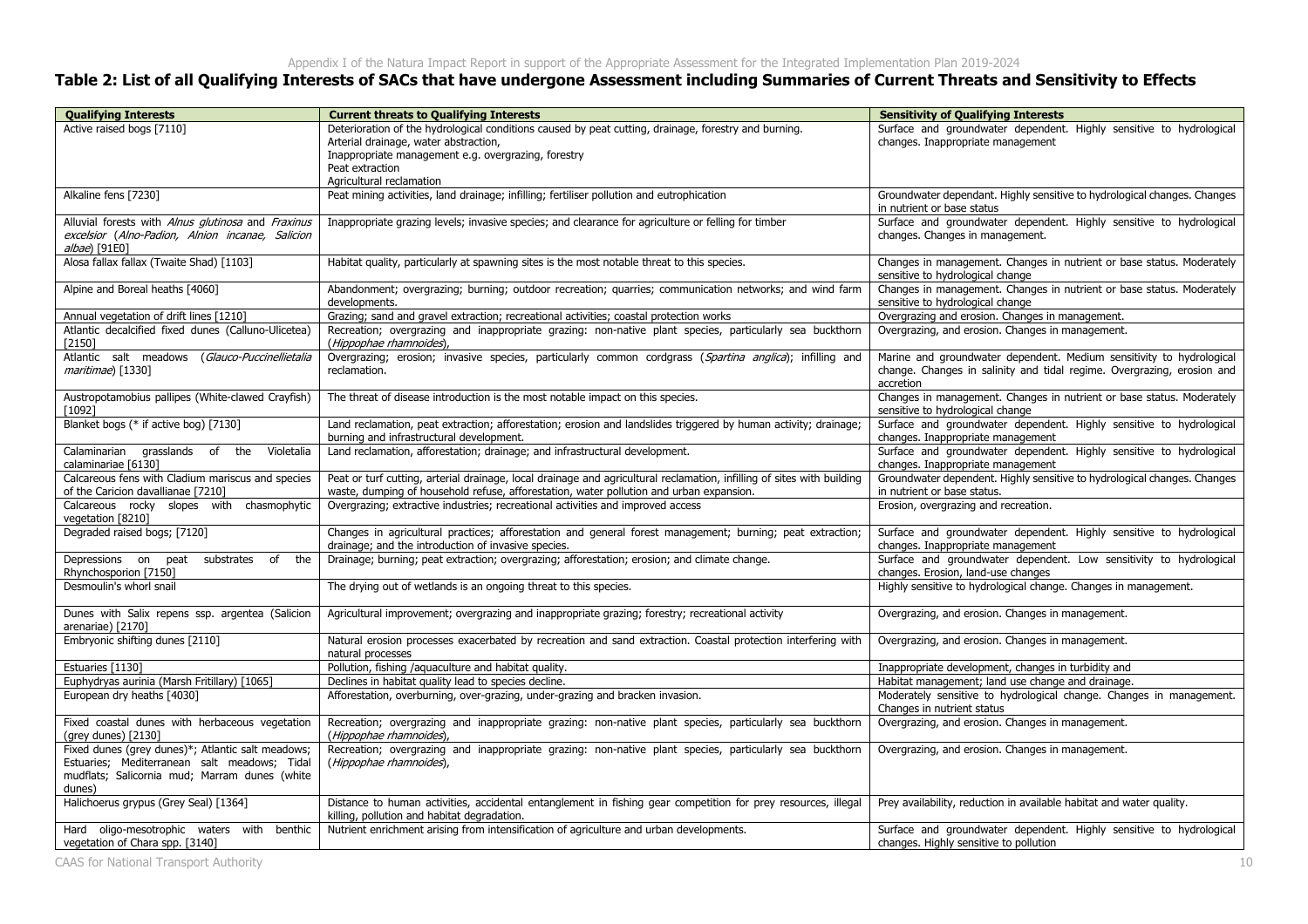Appendix I of the Natura Impact Report in support of the Appropriate Assessment for the Integrated Implementation Plan 2019-2024

| <b>Qualifying Interests</b>                                                                            | <b>Current threats to Qualifying Interests</b>                                                                                                                                                                                                                                                                                                                                                                                                | <b>Sensitivity of Qualifying Interests</b>                                                                                                                                          |
|--------------------------------------------------------------------------------------------------------|-----------------------------------------------------------------------------------------------------------------------------------------------------------------------------------------------------------------------------------------------------------------------------------------------------------------------------------------------------------------------------------------------------------------------------------------------|-------------------------------------------------------------------------------------------------------------------------------------------------------------------------------------|
| Humid dune slacks [2190]                                                                               | Agricultural improvement; overgrazing and inappropriate grazing; forestry; recreational activity                                                                                                                                                                                                                                                                                                                                              | Overgrazing, and erosion. Changes in management. Sensitive to<br>hydrological change.                                                                                               |
| Hydrophilous tall herb fringe communities of plains<br>and of the montane to alpine levels [6430]      | Grazing (sheep and cattle), the spread of invasive species, intensified agriculture and land reclamation are the<br>most notable threats to this habitat type.                                                                                                                                                                                                                                                                                | Overgrazing, and erosion. Changes in management. Sensitive to<br>hydrological change.                                                                                               |
| Lampetra fluviatilis (River Lamprey) [1099]                                                            | Channel maintenance, barriers, passage obstruction, gross pollution and specific pollutants.                                                                                                                                                                                                                                                                                                                                                  | Surface water dependent Highly sensitive to hydrological change                                                                                                                     |
| Lampetra planeri (Brook Lamprey) [1096]                                                                | Channel maintenance, barriers, passage obstruction, gross pollution and specific pollutants.                                                                                                                                                                                                                                                                                                                                                  | Surface water dependent Highly sensitive to hydrological change                                                                                                                     |
| Lutra lutra (Otter) [1355]                                                                             | Decrease in water quality:<br>Use of pesticides; fertilization; vegetation removal; professional fishing (including lobster pots and fyke nets);<br>hunting; poisoning; sand and gravel extraction; mechanical removal of peat; urbanised areas; human habitation;<br>continuous urbanization; drainage; management of aquatic and bank vegetation for drainage purposes; and<br>canalization or modifying structures of inland water course. | Surface and marine water dependent. Moderately sensitive to hydrological<br>change. Sensitivity to pollution                                                                        |
| Margaritifera durrovensis (Nore Pearl Mussel)<br>[1990]                                                | Poor substrate quality due to increased growth of algal and macrophyte vegetation as a result of severe nutrient<br>enrichment, as well as physical siltation.                                                                                                                                                                                                                                                                                | Surface water dependent. Highly sensitive to hydrological change. Very<br>highly sensitive to pollution                                                                             |
| Margaritifera margaritifera (Freshwater<br>Pearl<br>Mussel) [1029]                                     | Poor substrate quality due to increased growth of algal and macrophyte vegetation as a result of severe nutrient<br>enrichment, as well as physical siltation.                                                                                                                                                                                                                                                                                | Surface water dependent. Highly sensitive to hydrological change. Very<br>highly sensitive to pollution                                                                             |
| Mediterranean salt meadows (Juncetalia maritimi)<br>[1410]                                             | Over-grazing by cattle or sheep; infilling and reclamation.                                                                                                                                                                                                                                                                                                                                                                                   | Marine and groundwater dependent. Medium sensitivity to hydrological<br>change. Changes in salinity and tidal regime. Coastal development and<br>reclamation.                       |
| Molinia meadows on calcareous, peaty or clayey-<br>silt-laden soils (Molinion caeruleae) [6410]        | Agricultural intensification; drainage; abandonment of pastoral systems                                                                                                                                                                                                                                                                                                                                                                       | Surface and groundwater dependent. Moderately sensitive to hydrological<br>change. Changes in management. Changes in nutrient status                                                |
| Mudflats and sandflats not covered by seawater at<br>low tide [1140]                                   | Aquaculture, fishing, bait digging, removal of fauna, reclamation of land, coastal protection works and invasive<br>species, particularly cord-grass; hard coastal defence structures; sea-level rise.                                                                                                                                                                                                                                        | Surface and marine water dependent. Moderately sensitive to hydrological<br>change. Moderate sensitivity to pollution. Changes to salinity and tidal<br>regime. Coastal development |
| Natural dystrophic lakes and ponds [3160]                                                              | Peat cutting, overgrazing and afforestation of peatland habitats.                                                                                                                                                                                                                                                                                                                                                                             | Surface and groundwater dependant. Highly sensitive to hydrological<br>changes. Highly sensitive to pollution                                                                       |
| Northern Atlantic wet heaths with Erica tetralix<br>[4010]                                             | Reclamation, afforestation and burning; overstocking; invasion by non-heath species; exposure of peat to severe<br>erosion.                                                                                                                                                                                                                                                                                                                   | Surface and groundwater dependent. Highly sensitive to hydrological<br>changes. Inappropriate management                                                                            |
| Old sessile oak woods with Ilex and Blechnum in the<br>British Isles [91A0]                            | The introduction of alien species; sub-optimal grazing patterns; general forestry management; increases in<br>urbanisation and human habitation adjacent to oak woodlands; and the construction of communication networks<br>through the woodland.                                                                                                                                                                                            | Changes in management. Changes in nutrient or base status. Introduction<br>of alien species.                                                                                        |
| Oligotrophic waters containing very few minerals of<br>sandy plains (Littorelletalia uniflorae) [3110] | Nutrient enrichment; afforestation; waste water; invasive alien species; sport and leisure activities.                                                                                                                                                                                                                                                                                                                                        | Surface and groundwater dependant. Highly sensitive to hydrological<br>changes. Highly sensitive to pollution                                                                       |
| Orchid-rich Calcareous Grassland*[6210]                                                                | Agricultural intensification and abandonment leading to scrub encroachment have led to habitat loss and<br>fragmentation.                                                                                                                                                                                                                                                                                                                     | Overgrazing and over-enrichment.                                                                                                                                                    |
| Perennial vegetation of stony banks [1220]                                                             | Disruption of the sediment supply, owing to the interruption of the coastal processes, caused by developments<br>such as car parks and coastal defence structures including rock armour and sea walls. The removal of gravel.                                                                                                                                                                                                                 | Marine water dependent. Low sensitivity to hydrological changes. Coastal<br>development, trampling from recreational activity and gravel removal.                                   |
| Petalophyllum ralfsii (Petalwort) [1395]                                                               | There are no significant impacts affecting this species.                                                                                                                                                                                                                                                                                                                                                                                      | None identified                                                                                                                                                                     |
| Petrifying<br>springs<br>with<br>tufa<br>formation<br>(Cratoneurion) [7220                             | Peat or turf cutting; arterial drainage; local drainage; water abstraction and agricultural reclamation.                                                                                                                                                                                                                                                                                                                                      | Groundwater dependent. Highly sensitive to hydrological changes. Changes<br>in nutrient or base status.                                                                             |
| Petromyzon marinus (Sea Lamprey) [1095]                                                                | Barriers to upstream migration (e.g. weirs), which limit access to spawning beds and juvenile habitat are main<br>threats to this species.                                                                                                                                                                                                                                                                                                    | Marine water dependent. Low sensitivity to hydrological changes. Coastal<br>development, trampling from recreational activity.                                                      |
| Phoca vitulina (Harbour Seal) [1365]                                                                   | Distance to human activities, accidental entanglement in fishing gear competition for prey resources, illegal<br>killing, pollution and habitat degradation.                                                                                                                                                                                                                                                                                  | Prey availability, reduction in available habitat and water quality.                                                                                                                |
| Phocoena phocoena (Harbour Porpoise) [1351]                                                            | The main threats to this species includes by-catch in fishing gear, pollution of the marine environment and<br>habitat degradation.                                                                                                                                                                                                                                                                                                           | Falling prey densities is a threat to this species.                                                                                                                                 |
| Raised bog (active)* [7110]                                                                            | Land reclamation, peat extraction; afforestation; erosion and landslides triggered by human activity; drainage;<br>burning and infrastructural development.                                                                                                                                                                                                                                                                                   | Surface and groundwater dependent. Highly sensitive to hydrological<br>changes. Inappropriate management                                                                            |
| Reefs [1170]                                                                                           | Professional fishing; taking for fauna; taking for flora; water pollution; climate change; and change in species<br>composition.                                                                                                                                                                                                                                                                                                              | Sensitive to disturbance and pollution.                                                                                                                                             |
| Rhynchosporion Vegetation [7150]                                                                       | Sheep grazing is one of the main land uses occurring in this habitat, resulting in trampling and concomitant in<br>standing water surfaces. This habitat is also affected by peat cutting and drainage.                                                                                                                                                                                                                                       | Land use management activities and hydrodynamics.                                                                                                                                   |
| Salicornia and other annuals colonising mud and                                                        | Invasive Species; erosion and accretion                                                                                                                                                                                                                                                                                                                                                                                                       | Marine water dependent. Medium sensitivity to hydrological change.                                                                                                                  |
| sand [1310]                                                                                            |                                                                                                                                                                                                                                                                                                                                                                                                                                               | Changes in salinity and tidal regime. Infilling, reclamation, invasive species                                                                                                      |
| Salmo salar (Salmon) [1106]                                                                            | Marine survival rates are of concern for the populations.                                                                                                                                                                                                                                                                                                                                                                                     | Disease, parasites and barriers to movement.                                                                                                                                        |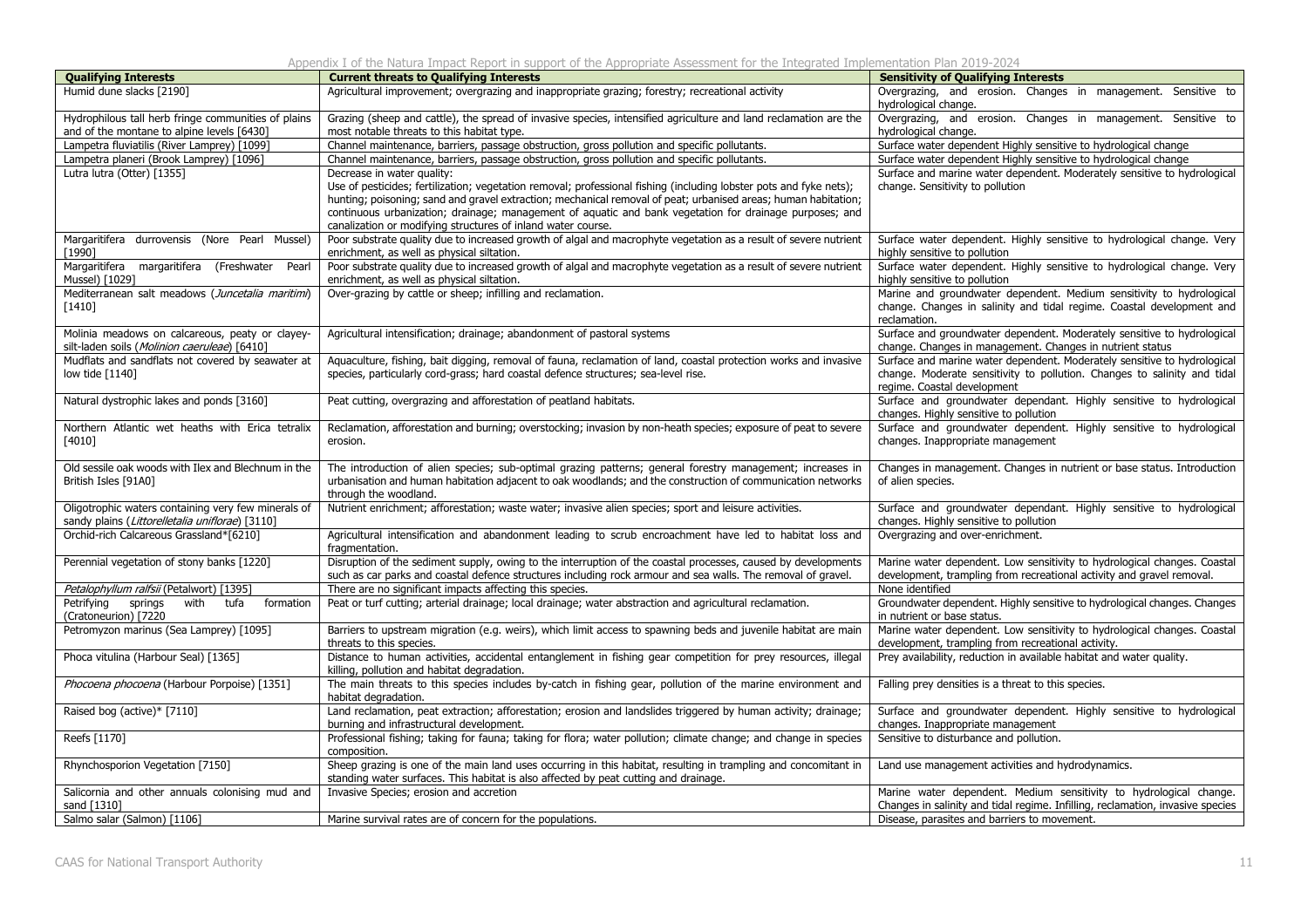Appendix I of the Natura Impact Report in support of the Appropriate Assessment for the Integrated Implementation Plan 2019-2024

| <b>Qualifying Interests</b>                            | <b>Current threats to Qualifying Interests</b>                                                                       | <b>Sensitivity of Qualifying Interests</b>                                                               |
|--------------------------------------------------------|----------------------------------------------------------------------------------------------------------------------|----------------------------------------------------------------------------------------------------------|
| Semi-natural dry grasslands and scrubland facies on    | The main threats to this habitat include the abandonment of traditional agricultural practices and reclamation.      | Changes in management. Changes in nutrient or base status. Moderately                                    |
| calcareous substrates (Festuco-Brometalia) (*          |                                                                                                                      | sensitive to hydrological change                                                                         |
| important orchid sites) [6210]                         |                                                                                                                      |                                                                                                          |
| Shifting dunes along the shoreline with Ammophila      | Removal of beach material and interference with the supply of sand; construction of coastal defences; sand           | Overgrazing, and erosion. Changes in management                                                          |
| arenaria (white dunes) [2120]                          | compaction caused by vehicles and trampling.                                                                         |                                                                                                          |
| Siliceous rocky slopes with chasmophytic vegetation    | Overgrazing; extractive industries; recreational activities and improved access                                      | Erosion, overgrazing and recreation.                                                                     |
| 182201                                                 |                                                                                                                      |                                                                                                          |
| Siliceous scree of the montane to snow levels          | Overgrazing; extractive industries; recreational activities and improved access.                                     | Erosion, overgrazing and recreation                                                                      |
| (Androsacetalia alpinae and Galeopsietalia ladani)     |                                                                                                                      |                                                                                                          |
| [8110]                                                 |                                                                                                                      |                                                                                                          |
| Spartina swards (Spartinion maritimae) [1320]          | Habitat is no longer considered to be of conservation interest as Spartina is an invasive non-native species.        | N/A                                                                                                      |
| Species-rich Nardus grasslands, on siliceous           | Forestry planting and agricultural improvements are ongoing and causing habitat loss, along with succession to       | Land use management activities                                                                           |
| substrates in mountain areas (and submountain          | heath and scrub.                                                                                                     |                                                                                                          |
| areas, in Continental Europe) [6230]                   |                                                                                                                      |                                                                                                          |
| Transition mires [7140]                                | Drainage, infilling, reclamation and pollution.                                                                      | Surface and groundwater dependent. Highly sensitive to hydrological<br>changes. Inappropriate management |
| Trichomanes speciosum (Killarney Fern) [1421]          | Threatened by habitat loss, deliberate collection, encroachment of invasive or vigorous species, or indirectly by    | Land use management and direct impacts                                                                   |
|                                                        | water pollution, removal of woodland or alteration of watercourses.                                                  |                                                                                                          |
| Vegetated sea cliffs of the Atlantic and Baltic coasts | Erosion; grazing; recreational pressures; development of golf courses and housing; dumping; cutting of peat;         | Coastal development. Erosion, over-grazing and recreation                                                |
| 12301                                                  | coastal protection works: climate change                                                                             |                                                                                                          |
| Vertigo angustior (Narrow-mouthed Whorl Snail)         | Loss of riverside and canalside habitat; exploitation of esker sites and drainage of wetlands, and sheep grazing     | Groundwater dependent. Highly sensitive to hydrological changes                                          |
| [1014]                                                 | and overexploitation of dune sites.                                                                                  |                                                                                                          |
| Vertigo geyeri (Geyer's Whorl Snail) [1013]            | Loss of riverside and canalside habitat; exploitation of esker sites and drainage of wetlands, and sheep grazing     | Groundwater dependent. Highly sensitive to hydrological changes                                          |
|                                                        | and overexploitation of dune sites.                                                                                  |                                                                                                          |
| Vertigo moulinsiana (Desmoulin's Whorl Snail)          | Loss of riverside and canalside habitat; exploitation of esker sites and drainage of wetlands, and sheep grazing     | Groundwater dependent. Highly sensitive to hydrological changes                                          |
| [1016]                                                 | and overexploitation of dune sites.                                                                                  |                                                                                                          |
| Water courses of plain to montane levels with the      | Eutrophication; overgrazing, excessive fertilisation; afforestation; and the introduction of invasive alien species. | Surface and groundwater dependent. Highly sensitive to hydrological                                      |
| Ranunculion fluitantis and Callitricho-Batrachion      |                                                                                                                      | changes. Highly sensitive to pollution.                                                                  |
| vegetation [3260]                                      |                                                                                                                      |                                                                                                          |